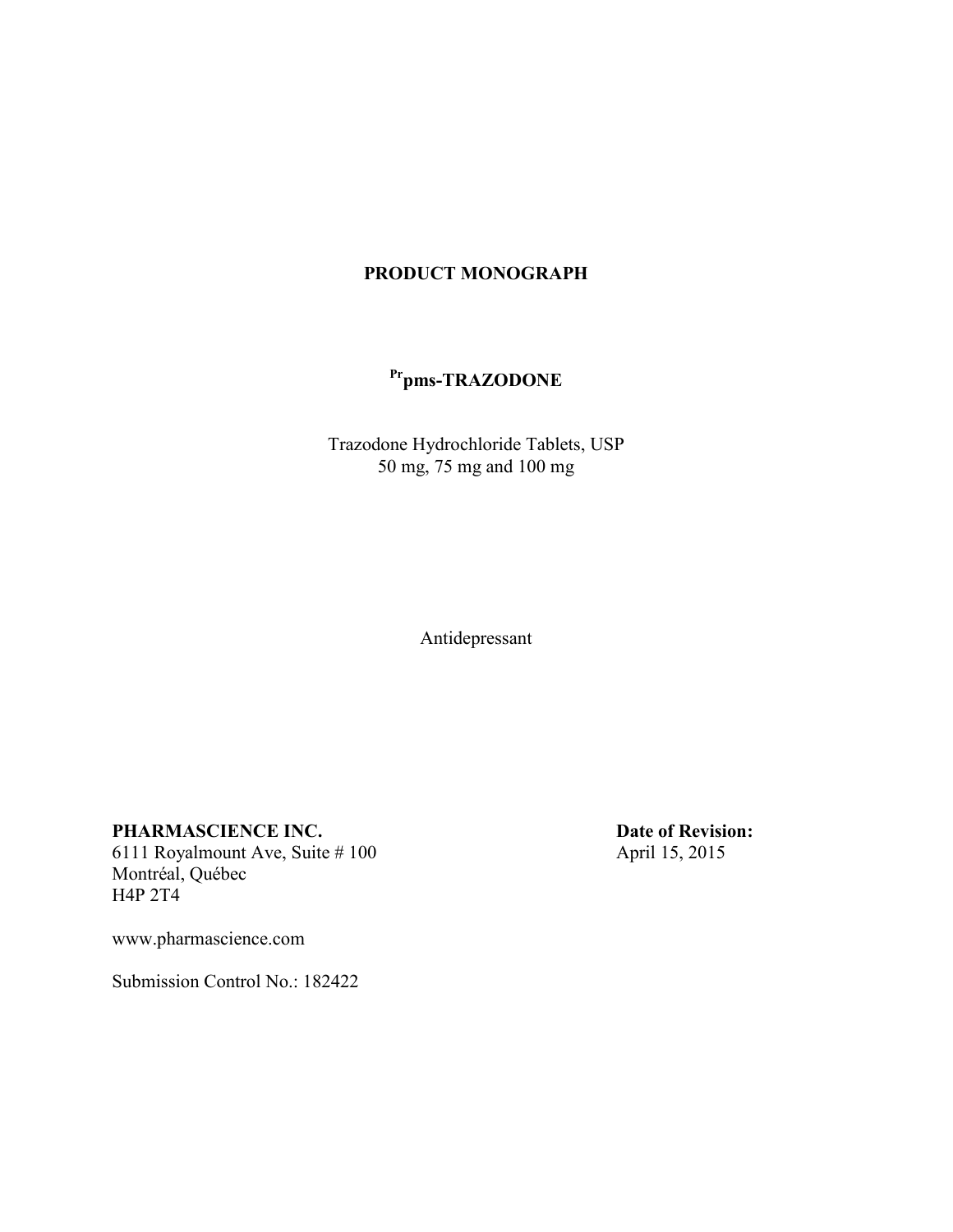## **Table of Contents**

| .23 |
|-----|
|     |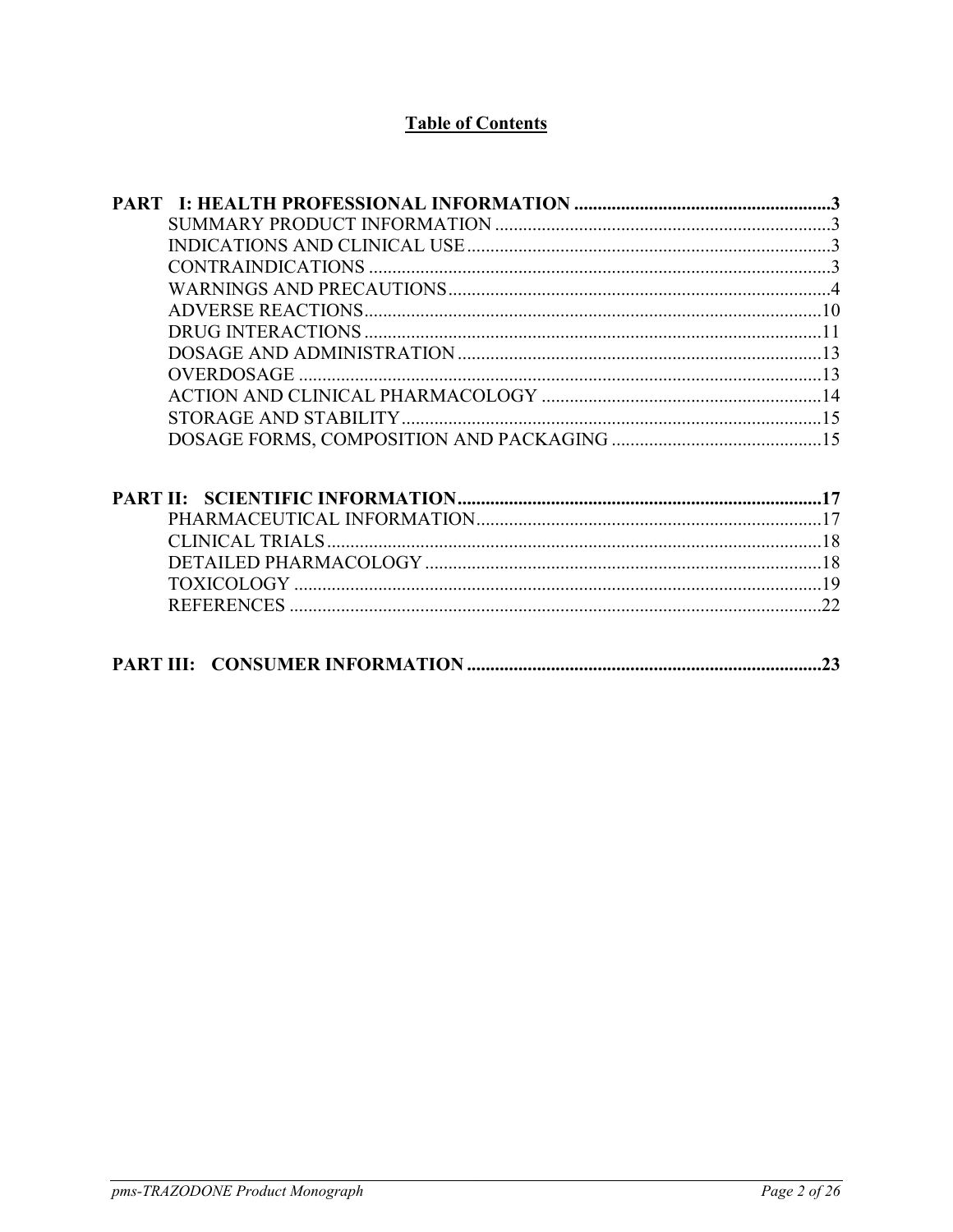## <span id="page-2-0"></span>**Prpms-TRAZODONE**

<span id="page-2-1"></span>Trazodone Hydrochloride Tablets, USP

## **PART I: HEALTH PROFESSIONAL INFORMATION**

### **SUMMARY PRODUCT INFORMATION**

| <b>Route of</b><br>Administration | Dosage Form /<br><b>Strength</b>            | <b>Non medicinal Ingredients</b>                                                                                                                                                                |
|-----------------------------------|---------------------------------------------|-------------------------------------------------------------------------------------------------------------------------------------------------------------------------------------------------|
| Oral                              | Tablet/50 mg, $75 \text{ mg}$<br>$& 100$ mg | Croscarmellose sodium, dibasic calcium<br>phosphate, FD&C Yellow #6 (50 and 75 mg only)<br>lactose monohydrate, magnesium stearate,<br>microcrystalline cellulose and pregelatinized<br>starch. |

## <span id="page-2-2"></span>**INDICATIONS AND CLINICAL USE**

pms-TRAZODONE (trazodone hydrochloride) is of value in the symptomatic relief of depressive illness.

## **Geriatrics (> 65 years of age):**

Use with caution in geriatric patients. See **WARNINGS & PRECAUTIONS: Special Population.**

### **Pediatrics (< 18 years of age):**

Safety and efficacy have not been established in patients below 18 years of age. pms-TRAZODONE is not indicated in this age group.

### <span id="page-2-3"></span>**CONTRAINDICATIONS**

Patients who are hypersensitive to trazodone or to any ingredient in the formulation. For a complete listing, see the **DOSAGE FORMS, COMPOSITION AND PACKAGING**.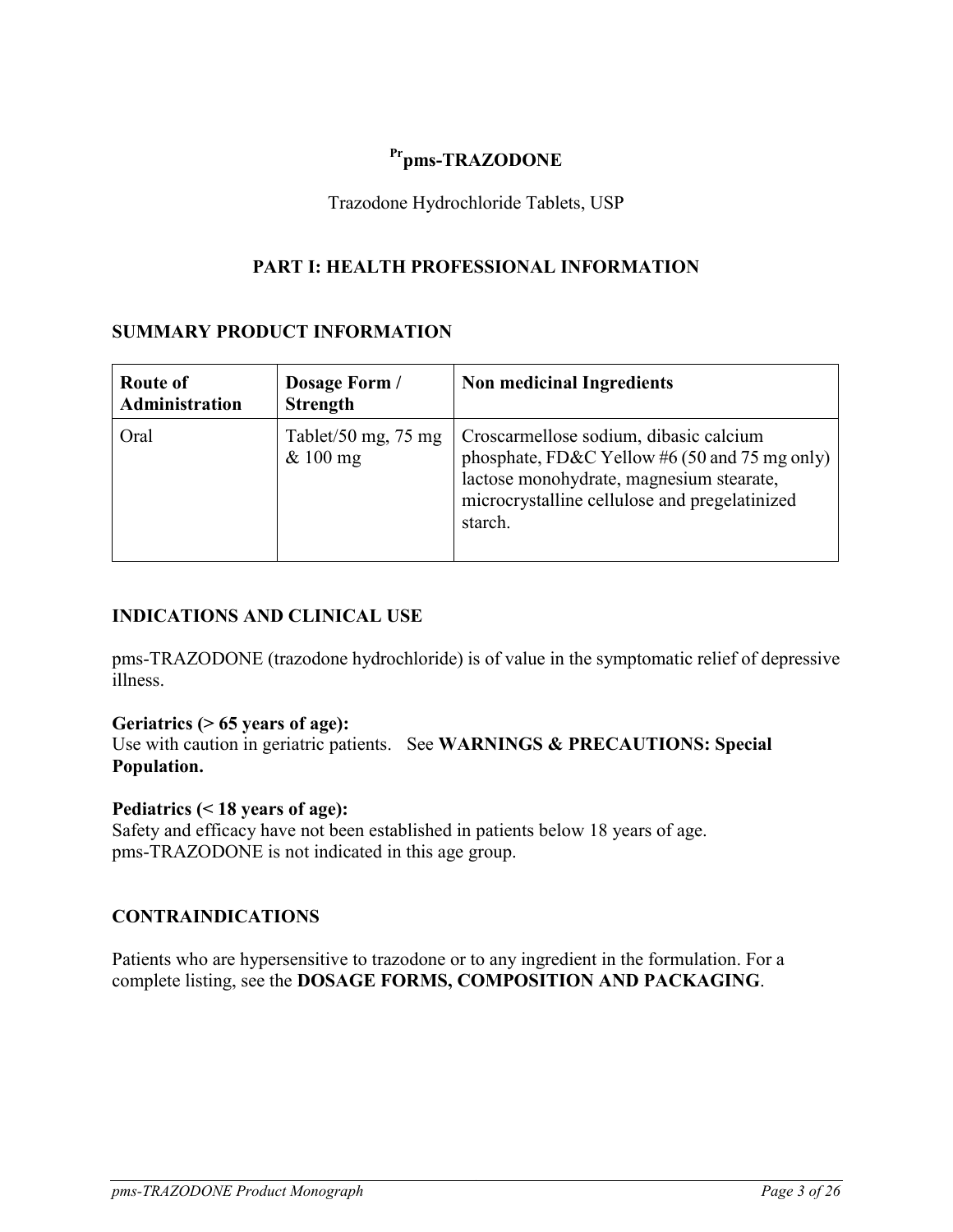## <span id="page-3-0"></span>**WARNINGS AND PRECAUTIONS**

## **POTENTIAL ASSOCIATION WITH BEHAVIOURAL AND EMOTIONAL CHANGES, INCLUDING SELF-HARM**

## *Pediatrics: Placebo-Controlled Clinical Trial Data*

- **Analyses of placebo-controlled clinical trial safety databases from SSRIs and other newer antidepressants suggest that use of these drugs in patients under the age of 18 may be associated with behavioural and emotional changes, including an increased risk of suicidal ideation and behaviour over that of placebo.**
- **The small denominators in the clinical trial database, as well as the variability in placebo rates, preclude reliable conclusions on the relative safety profiles among these drugs.**

### *Adults and Pediatrics: Additional data*

 **There are clinical trials and post-marketing reports with SSRIs and other newer antidepressants, in both pediatrics and adults, of severe agitation-type adverse events coupled with self-harm and harm to others. The agitation-type events include: akathisia, agitation, disinhibition, emotional lability, hostility, aggression, depersonalization. In some cases, the events occurred within several weeks of starting treatment.**

**Rigorous clinical monitoring for suicidal ideation or other indicators of potential for suicidal behaviour is advised in patients of all ages. This includes monitoring for agitation-type emotional and behavioural changes.**

**An FDA meta-analysis of placebo-controlled clinical trials of antidepressant drugs in adult patients aged 18 to 24 years with psychiatric disorders showed an increased risk of suicidal behaviours with antidepressants compared to placebo.**

#### **Discontinuation Symptoms**

**At the time that a medical decision is made to discontinue an SSRI or other newer antidepressant drug, a gradual reduction in the dose, rather than an abrupt cessation, is recommended whenever possible**.

#### **QT Prolongation and Risk of Arrhythmias and Sudden Death**

pms-TRAZODONE is not recommended for use during the initial recovery phase of myocardial infarction. Caution should be used when administering pms-TRAZODONE to patients with cardiac disease and such patients should be closely monitored.

QT Prolongation: Trazodone is associated with QTc interval prolongation (see **ADVERSE REACTIONS,** *Cardiac Disorders* and **DRUG INTERACTIONS**). Torsade de pointes, ventricular tachycardia, and sudden death have been reported with the immediate-release form of trazodone during post-marketing use.

Torsade de pointes is a polymorphic ventricular tachyarrhythmia. Generally, the risk of torsade de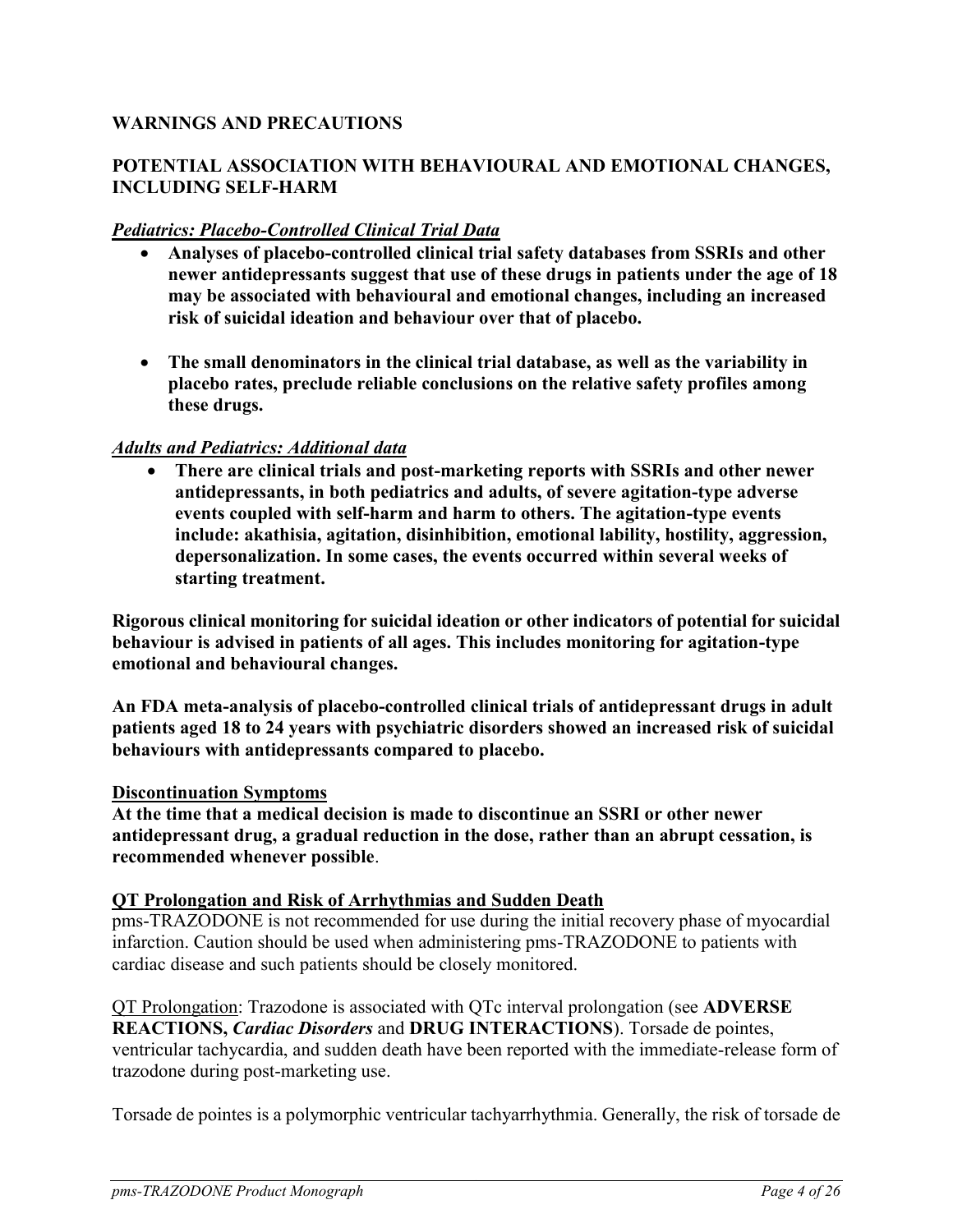pointes increases with the magnitude of QTc prolongation produced by the drug. Torsade de pointes may be asymptomatic or experienced by the patient as dizziness, palpitations, syncope, or seizures. If sustained, torsade de pointes can progress to ventricular fibrillation and sudden cardiac death.

Particular care should be exercised when administering pms-TRAZODONE to patients who are suspected to be at an increased risk of experiencing torsade de pointes during treatment with a QTc-prolonging drug.

Risk factors for torsade de pointes in the general population include, but are not limited to: female gender; age 65 years or older; baseline prolongation of the QTc interval; presence of genetic variants affecting cardiac ion channels or regulatory proteins, especially congenital long QT syndromes; family history of sudden cardiac death at <50 years; cardiac disease (e.g., myocardial ischemia, congestive heart failure, left ventricular hypertrophy, cardiomyopathy, conduction system disease); history of arrhythmias (especially ventricular arrhythmias, atrial fibrillation, or recent conversion from atrial fibrillation); electrolyte disturbances (e.g., hypokalemia, hypomagnesemia, hypocalcemia); bradycardia; acute neurological events (e.g., intracranial or subarachnoid hemorrhage, stroke, intracranial trauma); nutritional deficits (e.g., eating disorders, extreme diets); diabetes mellitus; autonomic neuropathy.

The concomitant use of pms-TRAZODONE with drugs known to prolong the QTc interval should be avoided (see **DRUG INTERACTIONS**).

Concomitant administration of CYP3A4 inhibitors may increase trazodone plasma levels. The concomitant use of potent CYP3A4 inhibitors with pms-TRAZODONE is discouraged. If used, a lower dose of pms-TRAZODONE should be considered.

When drugs that prolong the OTc interval are prescribed, healthcare professionals should counsel their patients concerning the nature and implications of the ECG changes, underlying diseases and disorders that are considered to represent risk factors, demonstrated and predicted drug-drug interactions, symptoms suggestive of arrhythmia, risk management strategies, and other information relevant to the use of the drug.

Cardiac Disease: Clinical studies in patients with pre-existing cardiac disease indicate that trazodone may be arrhythmogenic in some patients in that population. Arrhythmias identified include isolated PVCs, ventricular couplets, and short episodes of ventricular tachycardia (3-4 beats). There have also been several post-marketing reports of arrhythmias in trazodone treated patients who had pre-existing cardiac disease and also in some patients who did not have preexisting cardiac disease.

## **Priapism**

Rare cases of priapism (painful erections greater than 4 hours in duration) were reported in patients receiving trazodone. Priapism, if not treated promptly, can result in irreversible damage to the erectile tissue. Patients who have an erection lasting greater than 4 hours, whether painful or not, should seek emergency medical attention. If priapism is not treated immediately, penile tissue damage and permanent loss of potency could result.

Trazodone should be used with caution in patients who have conditions that might predispose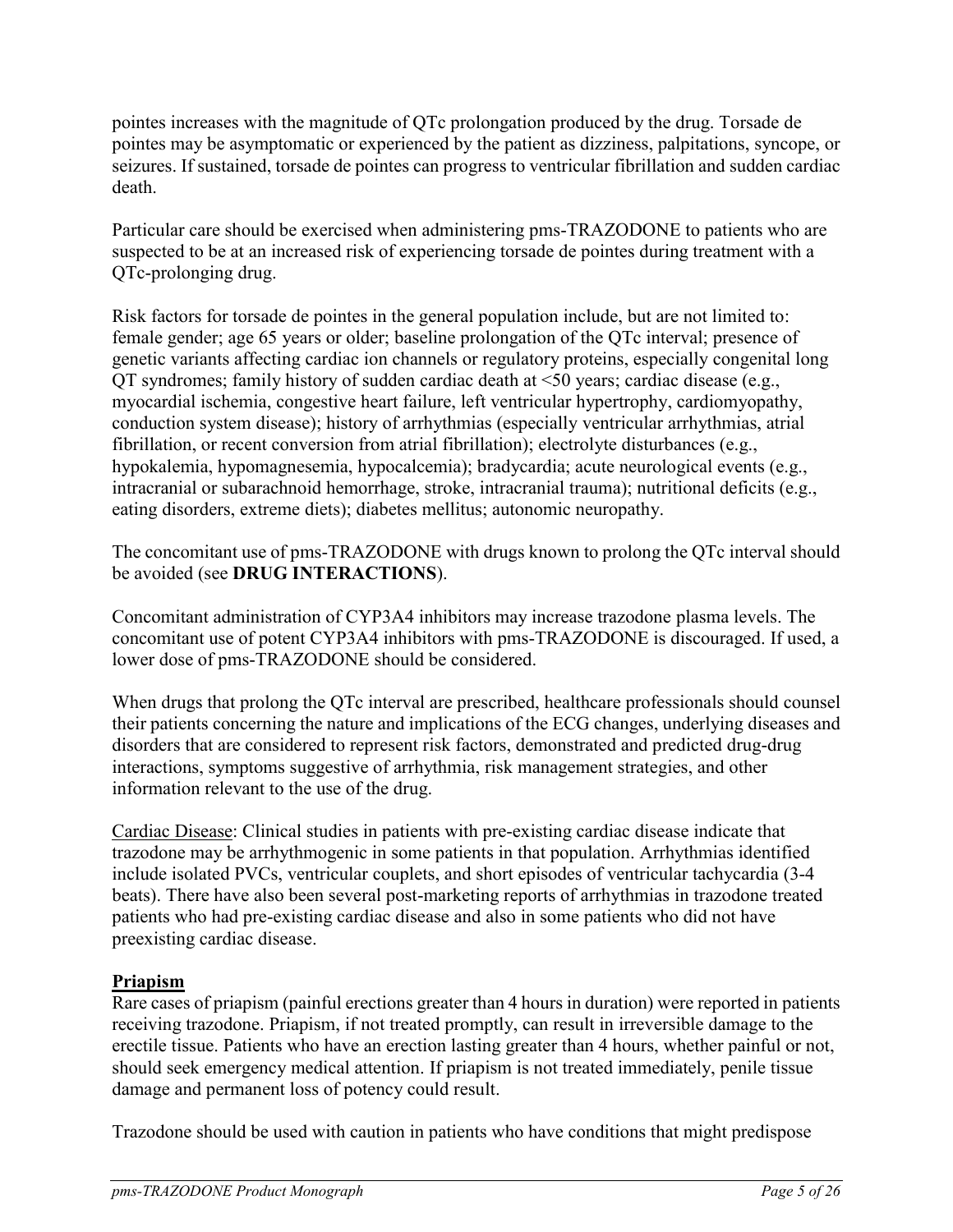them to priapism (such as sickle cell anemia, multiple myeloma, or leukemia), or with anatomical deformation of the penis (such as angulation, cavernosal fibrosis, or Peyronie's disease).

### **The following additional warnings and precautions are listed alphabetically by body system or organ class.**

# **Carcinogenesis and Mutagenesis**

See **TOXICOLOGY** for animal data.

## **Cardiovascular**

Trazodone may cause hypotension including orthostatic hypotension and syncope; caution is required if it is given to patients receiving antihypertensive drugs and an adjustment in the dose of the antihypertensive medication may be required.

### **Dependence/Tolerance**

Although trazodone has not been systematically studied for its potential for abuse, there is no evidence that trazodone possesses any addictive properties. Physicians should carefully evaluate patients for history of drug abuse and follow such patients closely, observing them for signs of misuse or abuse of trazodone.

Discontinuation symptoms, including anxiety, agitation and sleep disturbances, have been reported with trazodone. Clinical experience suggests that the dose should be gradually reduced before complete discontinuation of the treatment.

## **Endocrine and Metabolism**

## *Hyperprolactinemia and Breast Tumors*

There is sufficient experimental evidence to conclude that chronic administration of those psychotropic drugs, such as trazodone, which increase prolactin secretion has the potential to induce mammary neoplasms in rodents under appropriate conditions. Tissue culture experiments indicate that approximately one-third of human breast cancers are prolactin dependent *in vitro*, a factor of potential importance if the prescription of these drugs is contemplated in a patient with a previously detected breast cancer.

Although disturbances such as galactorrhea, amenorrhea, gynecomastia and impotence have been reported, the clinical significance of elevated serum prolactin levels or increased secretion and turnover is unknown for most patients. Neither clinical studies nor epidemiologic studies conducted to date, however, have shown an association between chronic administration of these drugs and mammary tumorigenesis; available evidence is considered too limited to be conclusive at this time.

#### **Genitourinary** See **WARNINGS & PRECAUTIONS, Priapism**.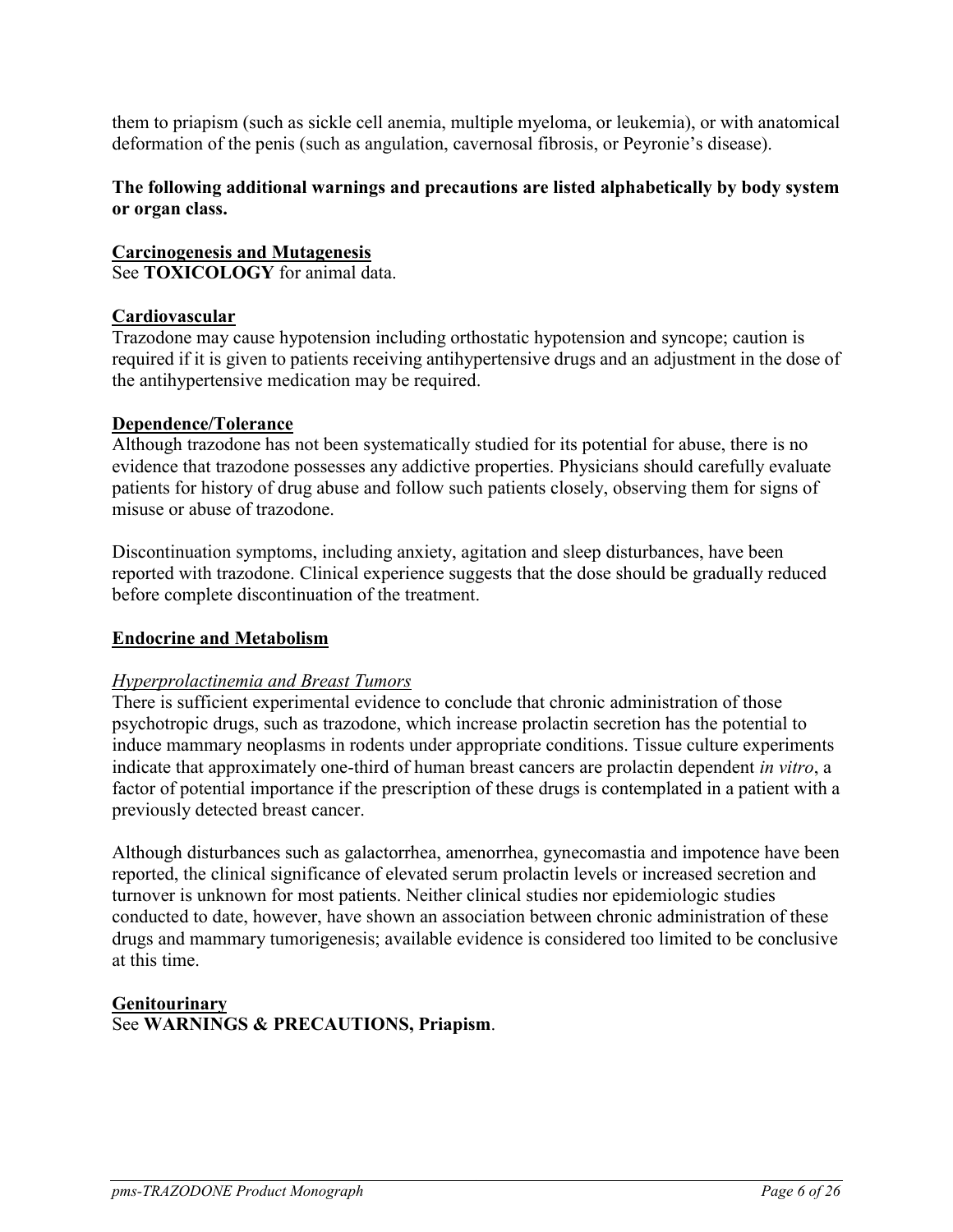## **Hematologic**

#### *Abnormal Bleeding*

The use of drugs that interfere with serotonin reuptake, including pms-TRAZODONE, may increase the risk of bleeding events by causing abnormal platelet aggregation. Concomitant use of acetylsalicylic acid (ASA), nonsteroidal anti-inflammatory drugs (NSAIDs), warfarin and other anticoagulants may add to the risk. Case reports and epidemiological studies (case-control and cohort design) have demonstrated an association between use of drugs that interfere with serotonin reuptake and the occurrence of gastrointestinal bleeding. Bleeding events related to SSRIs and SNRIs use have ranged from ecchymoses, hematomas, epistaxis, and petechiae to life-threatening hemorrhages. Patients should be cautioned about the risk of bleeding associated with the concomitant use of pms-TRAZODONE and NSAIDs, ASA, or other drugs that affect coagulation (see **DRUG INTERACTIONS**). Caution is advised in patients with a history of bleeding disorder or predisposing conditions (e .g. thrombocytopenia).

#### **Hepatic/Biliary/Pancreatic**

pms-TRAZODONE has not been studied in patients with hepatic impairment and should be used with caution in this population.

#### **Interactions with Medications that Alter CYP3A4 Metabolism**

Concomitant use of pms-TRAZODONE with CYP3A4 inhibitors may increase trazodone plasma levels (see **WARNINGS AND PRECAUTIONS, QT Prolongation and Risk of Arrhythmias and Sudden Death**, and **DRUG INTERACTIONS**). The concomitant use of potent CYP3A4 inhibitors with pms-TRAZODONE is discouraged. If used, a lower dose of pms-TRAZODONE should be considered.

*In vitro* drug metabolism studies suggest that there is a potential for drug interactions when trazodone is given with CYP3A4 inhibitors. Ritonavir, a potent CYP3A4 inhibitor, increased the Cmax, AUC, and elimination half-life, and decreased clearance of trazodone after administration of ritonavir twice daily for 2 days. Adverse effects including nausea, hypotension, and syncope were observed when ritonavir and trazodone were co-administered. It is likely that ketoconazole, indinavir and other CYP3A4 inhibitors such as itraconazole may also lead to substantial increases in trazodone plasma concentrations with a potential for adverse effects.

Carbamazepine, a CYP3A4 inducer, reduced plasma concentrations of trazodone when coadministered. Patients should be closely monitored to see if there is a need for an increased dose of trazodone when taking both drugs (see **DRUG INTERACTIONS**).

#### **Laboratory Tests**

It is recommended that white blood cell and differential counts should be performed in patients who develop sore throat, fever or other signs of infection or blood dyscrasia. Trazodone should be discontinued if the white blood cell or absolute neutrophil count falls below normal.

### **Neurologic**

#### *Serotonin Syndrome*

On rare occasions serotonin syndrome or neuroleptic malignant syndrome-like events have occurred in association with trazodone treatment, particularly when given in combination with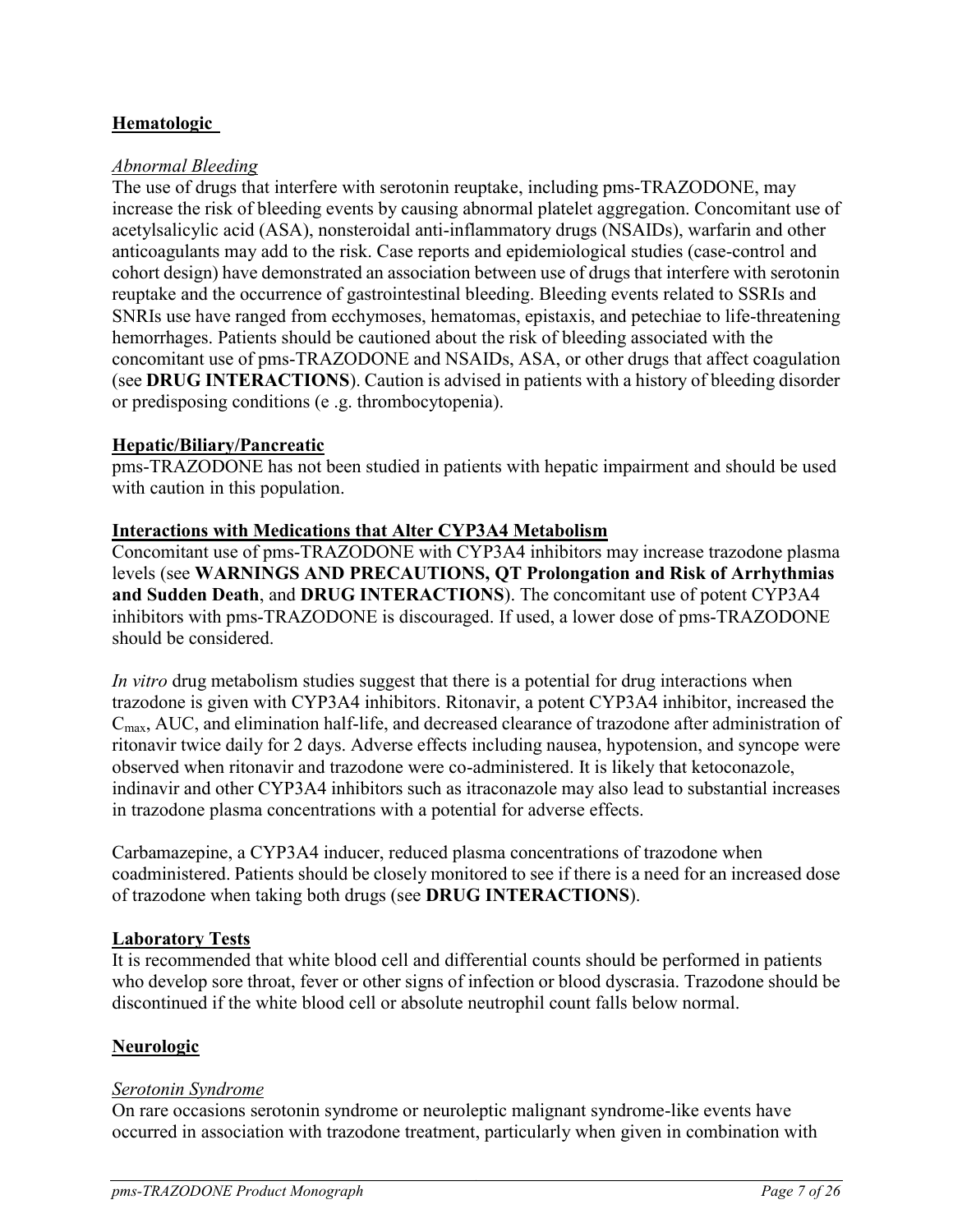other serotonergic or neuroleptic and antipsychotic drugs. As these syndromes may result in potentially life-threatening conditions, treatment with pms-TRAZODONE should be discontinued if patients develop a combination of symptoms possibly including hyperthermia, rigidity, myoclonus, autonomic instability with possible rapid fluctuations of vital signs and mental status changes (confusion, irritability, extreme agitation progressing to delirium and coma). Supportive symptomatic treatment should be initiated. Due to the risk of serotonergic syndrome or neuroleptic malignant syndrome, pms-TRAZODONE should not be used in combination with MAO inhibitors or serotonin precursors (such as L-tryptophan, oxitriptan) and should be used with caution in patients receiving other serotonergic drugs (e.g., triptans, lithium, tramadol, St. John's Wort, SSRIs, most tricyclic antidepressants) or neuroleptics/antipsychotics (see **DRUG INTERACTIONS**).

### *Seizures*

Episodes of grand mal seizures have been reported in a small number of patients. The majority of these patients were already receiving anticonvulsant therapy for a seizure disorder. As with other antidepressants, pms-TRAZODONE should be introduced cautiously in patients who have a history of seizures or in patients with unstable epilepsy. Treatment should be discontinued in any patient who develops seizures or for whom there is an increase in seizure frequency.

### *Cognitive and motor disturbances*

Trazodone may impair the mental or physical abilities required for performance of potentially hazardous tasks, such as operating an automobile or machinery. Patients should be cautioned not to engage in such activities until they are reasonably certain that pms-TRAZODONE does not affect them adversely.

### *CNS Depressants*

Trazodone may enhance the response to alcohol and the effects of barbiturates and other CNS depressants and patients should be cautioned accordingly.

## **Psychiatric**

### *Suicide*

The possibility of a suicide attempt is inherent in major depressive disorder and may persist until significant remission occurs. Close supervision of patients should accompany initial drug therapy, and consideration should be given to the need for hospitalization of high risk patients. The risk of suicide attempt must be considered, especially in depressed patients; the smallest quantity of drug, consistent with good patient management, should be provided to reduce the risk of overdose with this drug (see **WARNINGS AND PRECAUTIONS: POTENTIAL ASSOCIATION WITH BEHAVIOURAL AND EMOTIONAL CHANGES, INCLUDING SELF-HARM**).

### *Activation of Mania/Hypomania*

pms-TRAZODONE should be used with caution in patients with a history of mania/hypomania and should be discontinued in any patient entering a manic phase. Depression may be the initial presentation of bipolar disorder. Patients with bipolar disorder may be at an increased risk of experiencing manic episodes when treated with antidepressants alone. Therefore, the decision to initiate symptomatic treatment of depression should only be made after patients have been adequately assessed to determine if they are at risk for bipolar disorder.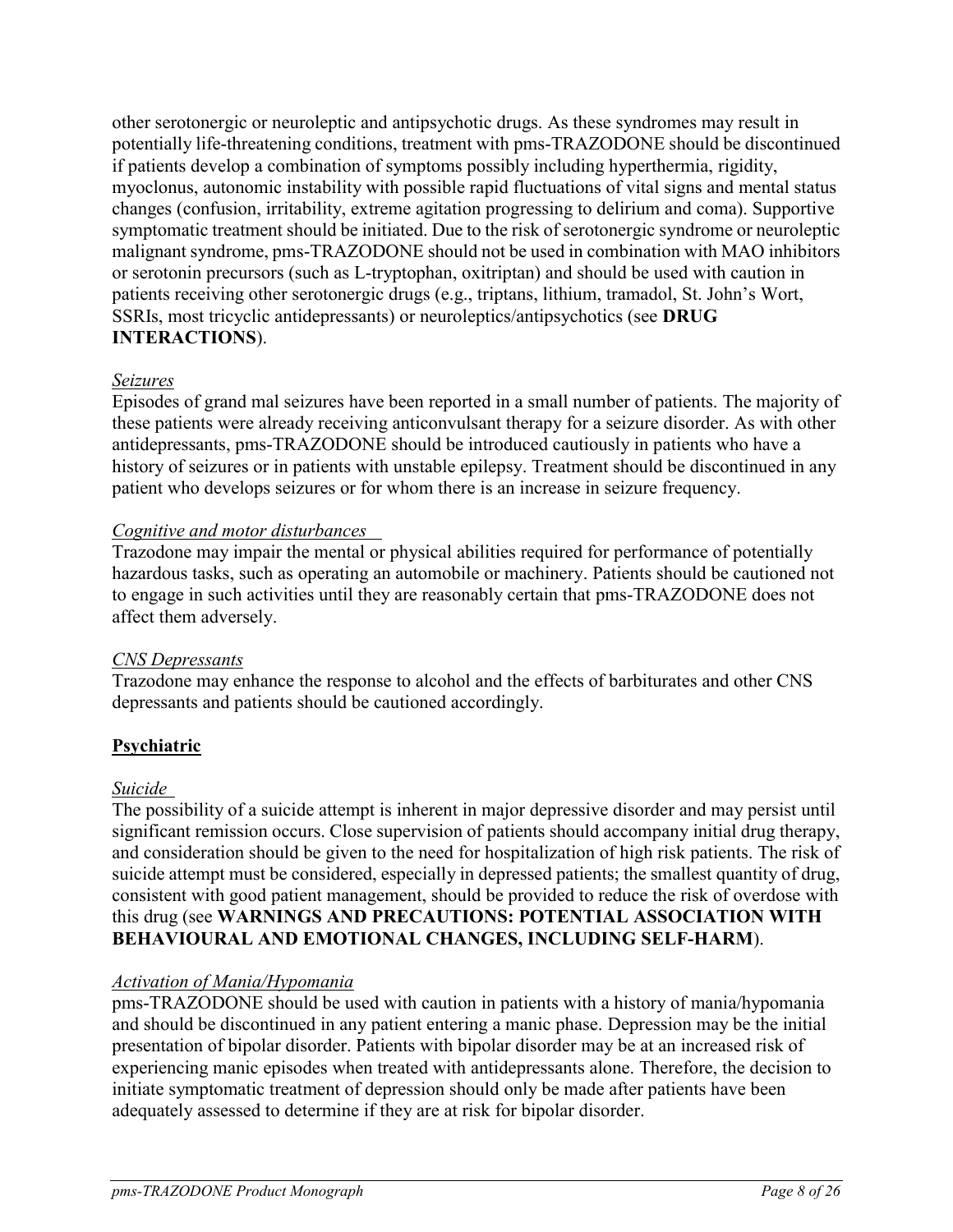## **Renal**

#### *Hyponatremia*

Hyponatremia has been reported with the use of antidepressants, probably due to syndrome of inappropriate antidiuretic hormone secretion (SIADH). Elderly patients and patients taking diuretics or who are otherwise volume-depleted may be at greater risk of developing hyponatremia. Discontinuation of pms-TRAZODONE should be considered in patients with symptomatic hyponatremia and appropriate medical intervention should be instituted. Symptoms may include headache, difficulty concentrating, memory impairment, confusion, weakness, and unsteadiness, which may lead to falls.

#### *Renal Impairment*

pms-TRAZODONE has not been studied in patients with renal impairment and should be used with caution in this population.

#### **Sexual Function/Reproduction** See **WARNINGS AND PRECAUTIONS: Priapism**.

#### **Special Populations**

#### **Pregnant Women:**

There are no adequate and well-controlled studies in pregnant women. In two studies using the rat, trazodone has been shown to cause increased fetal resorption and other adverse effects on the fetus when given at dose levels approximately 30 - 50 times the proposed maximum human dose. There was also an increase in congenital anomalies in one of three rabbit studies at approximately 15 - 50 times the maximum human dose. pms-TRAZODONE should not be used in women of childbearing potential unless, in the opinion of the physician, the expected benefits justify the potential risk to the fetus.

#### *Trazodone Hydrochloride Treatment during Pregnancy – Effects on Newborns*

Postmarketing reports indicate that some neonates exposed to trazodone, SSRIs or other newer antidepressants late in the third trimester have developed complications requiring prolonged hospitalization, respiratory support, and tube feeding. Most often, such complications begin immediately or soon (< 24 hours) after delivery. When treating a pregnant woman with pms-TRAZODONE during later stages of pregnancy, the physician should carefully consider the potential risks and benefits of treatment.

#### **Nursing Women:**

Trazodone and its metabolites have been detected in the milk of lactating animals; it should not be administered to nursing mothers unless the potential benefits justify the possible risks to the child.

#### **Pediatrics (<18 years of age):**

The safety and effectiveness of trazodone in children below the age of 18 have not been established. pms-TRAZODONE should not be used in that population.

#### **Geriatrics (>65 years of age):**

Trazodone should be used with caution in geriatric patients and lower initial and maintenance doses should be considered (see DOSAGE AND ADMINISTRATION).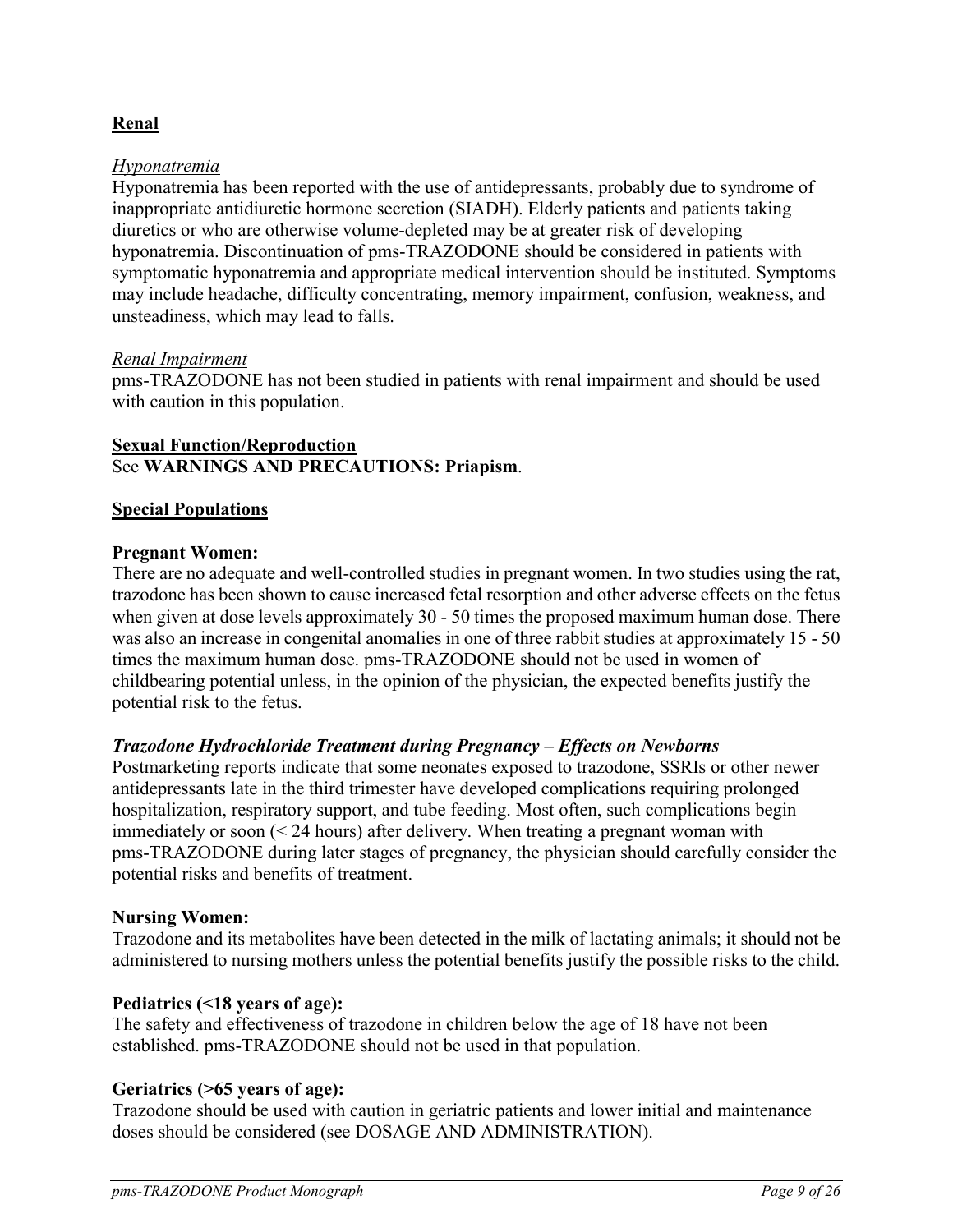Elderly patients receiving antidepressants may be at increased risk of clinically significant hyponatremia.

## <span id="page-9-0"></span>**ADVERSE REACTIONS**

#### **The following adverse reactions are listed alphabetically by body system or organ class.**

Blood and the lymphatic system disorders: Blood dyscrasias (agranulocytosis, leucopenia, anemia)

Cardiac disorders: Orthostatic hypotension, syncope, hypertension, tachycardia, bradycardia, palpitations, shortness of breath, apnea, arrhythmias (including Torsade de Pointes, PVCs, ventricular couplets, ventricular tachycardia), prolonged P-R interval, atrial fibrillation, myocardial infarction, cardiac arrest and conduction block.

Endocrine disorders: Syndrome of Inappropriate Antidiuretic Hormone Secretion.

Gastrointestinal disorders: Nausea, vomiting, dry mouth, increased salivation, constipation, diarrhea, dyspepsia, stomach pain, gastroenteritis, paralytic ileus.

Genitourinary: Priapism (see WARNINGS & PRECAUTIONS), decreased libido, increased libido (rarely), retrograde ejaculation, inhibition of ejaculation, menstrual irregularities.

Hepato-biliary disorders: Hepatic function abnormalities (including jaundice and hepatocellular damage), intrahepatic cholestasis.

Immune system disorders: Allergic reactions, including skin rash, itching, edema, and, rarely, hemolytic anemia, methemoglobinemia, liver enzyme alterations, leukocytoclastic vasculitis, purpuric maculopapular eruptions, photosensitivity, fever and obstructive jaundice.

Metabolism and nutrition disorders: Hyponatremia, weight loss, anorexia, increased appetite.

Nervous system disorders: Serotonin syndrome, convulsion, neuroleptic malignant syndrome, dizziness, vertigo, headache, drowsiness, restlessness, decreased alertness, tremor, blurred vision, memory disturbance, myoclonus, aphasia, paresthesia, dystonia, taste altered.

Psychiatric disorders: Suicidal ideation or suicidal behaviours, confusional state, insomnia, disorientation, mania, anxiety, nervousness, agitation (very occasionally exacerbating to delirium), delusion, aggressive reaction, hallucinations, nightmares, withdrawal syndrome.

Respiratory disorders: Nasal congestion, dyspnea.

Skin and subcutaneous tissue disorders: Rash, pruritus, hyperhidrosis.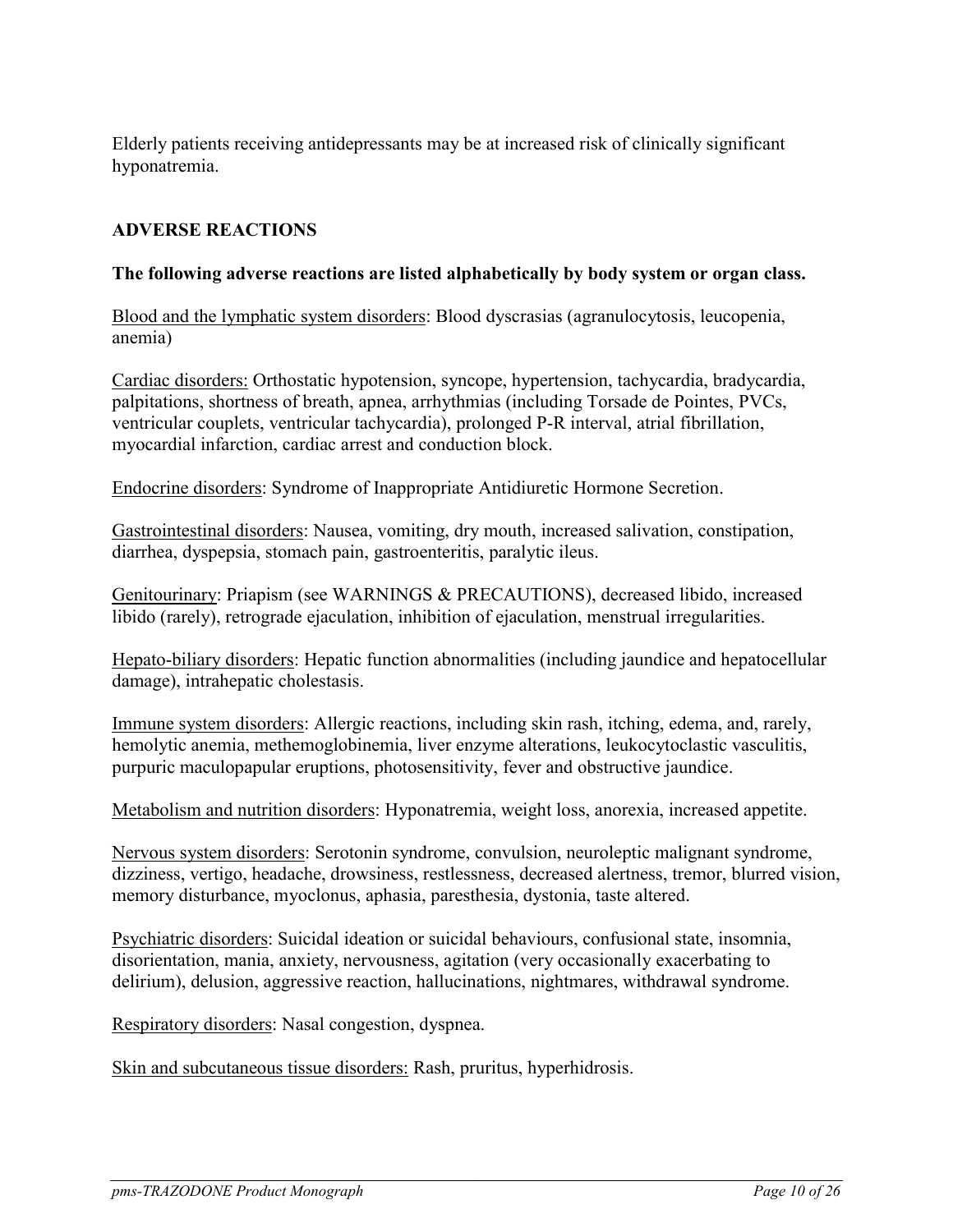## <span id="page-10-0"></span>**DRUG INTERACTIONS**

## **Drug-Drug Interactions**

### *CYP 3A4 Inhibitors and Inducers*

*In vitro* studies reveal that trazodone is a substrate of the cytochrome P450 3A4 enzyme (CYP3A4) and trazodone metabolism can be inhibited by CYP3A4 inhibitors (e.g. ritonavir, ketoconazole). The effect of short-term administration of ritonavir (200 mg twice daily for four doses) on the pharmacokinetics of a single dose of trazodone (50 mg) has been studied in 10 healthy subjects. The C<sub>max</sub> of trazodone increased by 34%, the AUC increased 2.4-fold, the half-life increased by 2.2-fold, and the clearance decreased by 52%. Adverse effects including nausea, hypotension, and syncope were observed when ritonavir and trazodone were co-administered. If trazodone is used with a potent CYP3A4 inhibitor, a lower dose of trazodone should be considered.

Prolongation of the QTc interval by pms-TRAZODONE is anticipated to be increased in the presence of CYP3A4 inhibitors. Drugs that inhibit CYP3A4 include ketoconazole, itraconazole, voriconazole, clarithromycin, erythromycin, atazanavir, indinavir, nelfinavir, ritonavir, saquinavir, and amiodarone. The concomitant use of these drugs with pms-TRAZODONE is discouraged. If used concomitantly with a CYP3A4 inhibitor, pms-TRAZODONE should be started at a low dose and patients monitored closely.

Carbamazepine induces CYP3A4. Following co-administration of carbamazepine 400 mg/day with trazodone 100 mg to 300 mg daily, carbamazepine reduced plasma concentrations of trazodone as well as mCPP by 76 and 60%, respectively, compared to pre-carbamazepine values.

### *Drugs with a QTc prolongation effect*

The concomitant use of pms-TRAZODONE with another QTc-prolonging drug is discouraged. If used concomitantly with these drugs, pms-TRAZODONE should be started at a low dose and patients monitored closely. Drugs that have been associated with QTc interval prolongation or torsade de pointes include, but are not limited to, the examples in the following list. Drugs classes are listed if some class members have been implicated in QTc prolongation or torsade de pointes:

Class IA antiarrhythmics (e.g., quinidine, procainamide, disopyramide); Class III antiarrhythmics (e.g., amiodarone, sotalol, ibutilide); Class 1C antiarrhythmics (e.g., flecainide, propafenone); antipsychotics (e.g., chlorpromazine, pimozide, haloperidol, droperidol, ziprasidone); antidepressants (e.g., SSRI, venlafaxine, tricyclic/tetracyclic antidepressants); opioids (e.g., methadone); macrolide antibiotics and analogues (e.g., erythromycin, clarithromycin, tacrolimus); quinolone antibiotics (e.g., moxifloxacin, levofloxacin, ciprofloxacin); pentamidine; antimalarials (e.g., quinine, chloroquine); azole antifungals (e.g., ketoconazole, fluconazole, voriconazole); domperidone; 5-hydroxytryptamine receptor antagonists (e.g., dolasetron, ondansetron); tyrosine kinase inhibitors (e.g., sunitinib, nilotinib, lapatinib); histone deacetylase inhibitors (e.g., vorinostat); beta-2 agonists (e.g., salmeterol, formoterol).

## *Drugs with effect on electrolytes*

The use of pms-TRAZODONE is discouraged with drugs that can disrupt electrolyte levels, including: loop, thiazide, and related diuretics; laxatives and enemas; amphotericin B; high dose corticosteroids. If used concomitantly with these drugs, pms-TRAZODONE should be started at a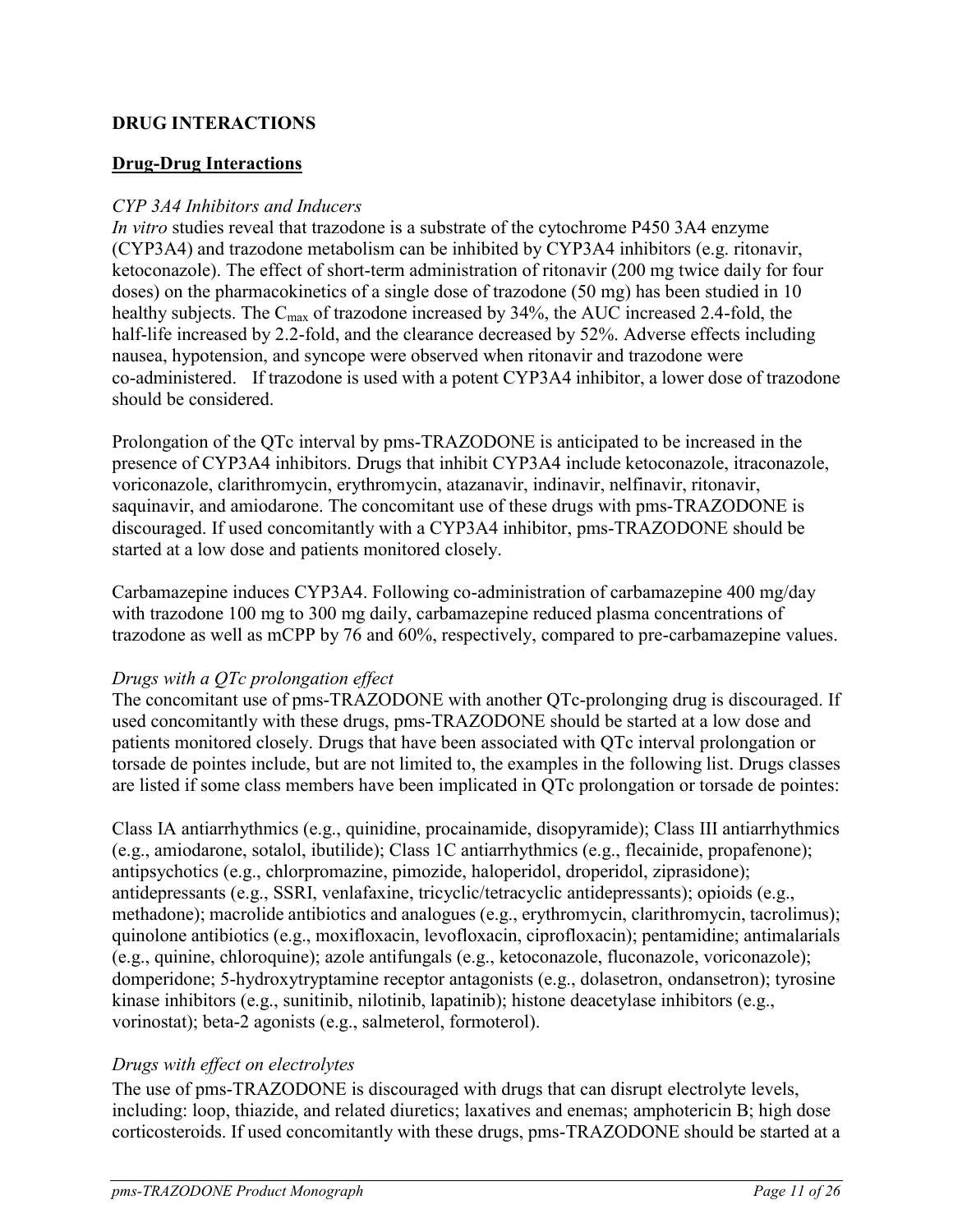low dose and patients monitored closely.

#### *Digoxin and Phenytoin.*

Increased serum digoxin or phenytoin levels have been reported to occur in patients receiving trazodone concurrently with either of these drugs.

#### *Serotonergic drugs*

Based on the mechanism of action of trazodone and the potential for serotonin syndrome, pms-TRAZODONE should not be used in combination with a MAO inhibitor or within 14 days of discontinuing treatment with a MAO inhibitor; similarly, at least 14 days should be allowed after stopping pms-TRAZODONE before starting treatment with a MAO inhibitor. Caution is advised when pms-TRAZODONE is co-administered with other drugs that may affect neurotransmitter systems, such as tryptophan, triptans, SSRIs, lithium, fentanyl, tramadol, or St. John's Wort (see WARNINGS AND PRECAUTIONS, Serotonin Syndrome).

#### *Drugs that affect coagulation or bleeding*

Due to a possible association between serotonin modulating drugs and gastrointestinal bleeding, patients should be cautioned about potential risk of bleeding associated with the concomitant use of trazodone and NSAIDs, aspirin, or other drugs that affect coagulation or bleeding (see WARNINGS AND PRECAUTIONS, Abnormal Bleeding).

#### *Warfarin*

There have been reports of increased and decreased prothrombin time occurring in warfarinized patients who take trazodone.

#### *CNS depressant*s

Trazodone may enhance the response to alcohol and the effects of barbiturates and other CNS depressants and patients should be cautioned accordingly.

#### *General anesthetics*

Little is known about the interaction between trazodone and general anesthetics. As a precaution, pms-TRAZODONE should be discontinued for as long as clinically feasible prior to elective surgery.

### **Drug-Non-drug Therapy Interactions**

Electroconvulsive therapy (ECT): The efficacy and safety of the concurrent use of pms-TRAZODONE and ECT have not been studied.

#### **Drug-Food Interactions**

Grapefruit, grapefruit juice, and products containing grapefruit extracts should not be used during treatment with pms-TRAZODONE because of the potential to inhibit CYP3A4 and increase plasma levels of trazodone.

### **Drug-Herb Interactions**

Pharmacodynamic interactions between trazodone and St. John's Wort may occur and may result in an increase in undesirable effects (see WARNINGS AND PRECAUTIONS: Neurologic; Serotonin Syndrome).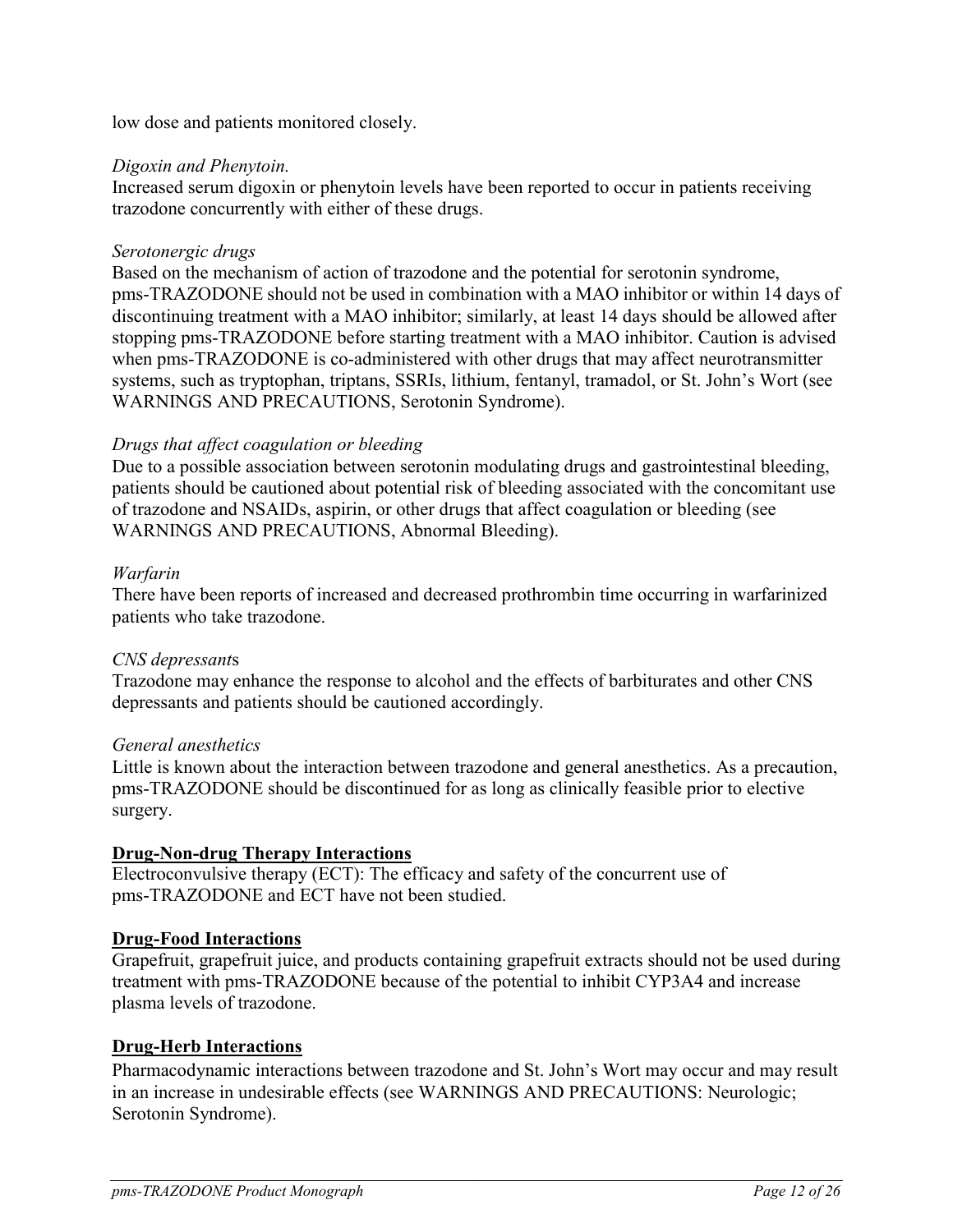### **Drug-Laboratory Interactions**

Interactions with laboratory tests have not been established.

#### **Drug-Lifestyle Interactions**

Trazodone may enhance the response to alcohol and the effects of barbiturates and other CNS depressants and patients should be cautioned accordingly.

### <span id="page-12-0"></span>**DOSAGE AND ADMINISTRATION**

#### **Dosing Considerations**

Dosage should be initiated at a low level and increased gradually. It should be kept in mind that there may be a lag in the therapeutic response. Increasing the dosage rapidly does not normally shorten this latent period and may increase the incidence of side effects.

#### **Recommended Dose and Dosage Adjustment**

#### **Adults**

The recommended initial dose is 150–200 mg daily, in two or three divided doses. pms-TRAZODONE should be taken shortly after a meal or light snack in order to reduce the incidence of adverse reactions. The dose may be increased according to tolerance and response by increments of 50 mg, usually up to 300 mg daily in divided doses. In some patients, doses up to 400 mg daily and, rarely, up to 600 mg daily, may be required. Occurrence of drowsiness may require the administration of a major portion of the daily dose at bedtime or a reduction of dosage.

Once an adequate response has been achieved, the dosage may be gradually reduced, with adjustment depending on therapeutic response. During prolonged maintenance therapy the dosage should be kept at the lowest effective level.

#### **Discontinuation of Treatment**

Patients should be monitored for discontinuation symptoms when discontinuing treatment with pms-TRAZODONE. The dose should be gradually reduced whenever possible.

#### **Geriatrics (>65 years of age)**

If used in the elderly, doses not exceeding half the recommended adult dosage should be used, with adjustments made depending on tolerance and response.

#### **Pediatrics**

pms-TRAZODONE is not indicated for use in children under 18 years of age.

### <span id="page-12-1"></span>**OVERDOSAGE**

Fatal overdoses have occurred mostly in patients ingesting trazodone and other CNS depressant drugs concurrently (alcohol; chloral hydrate; diazepam; amobarbital; chlordiazepoxide; or meprobamate).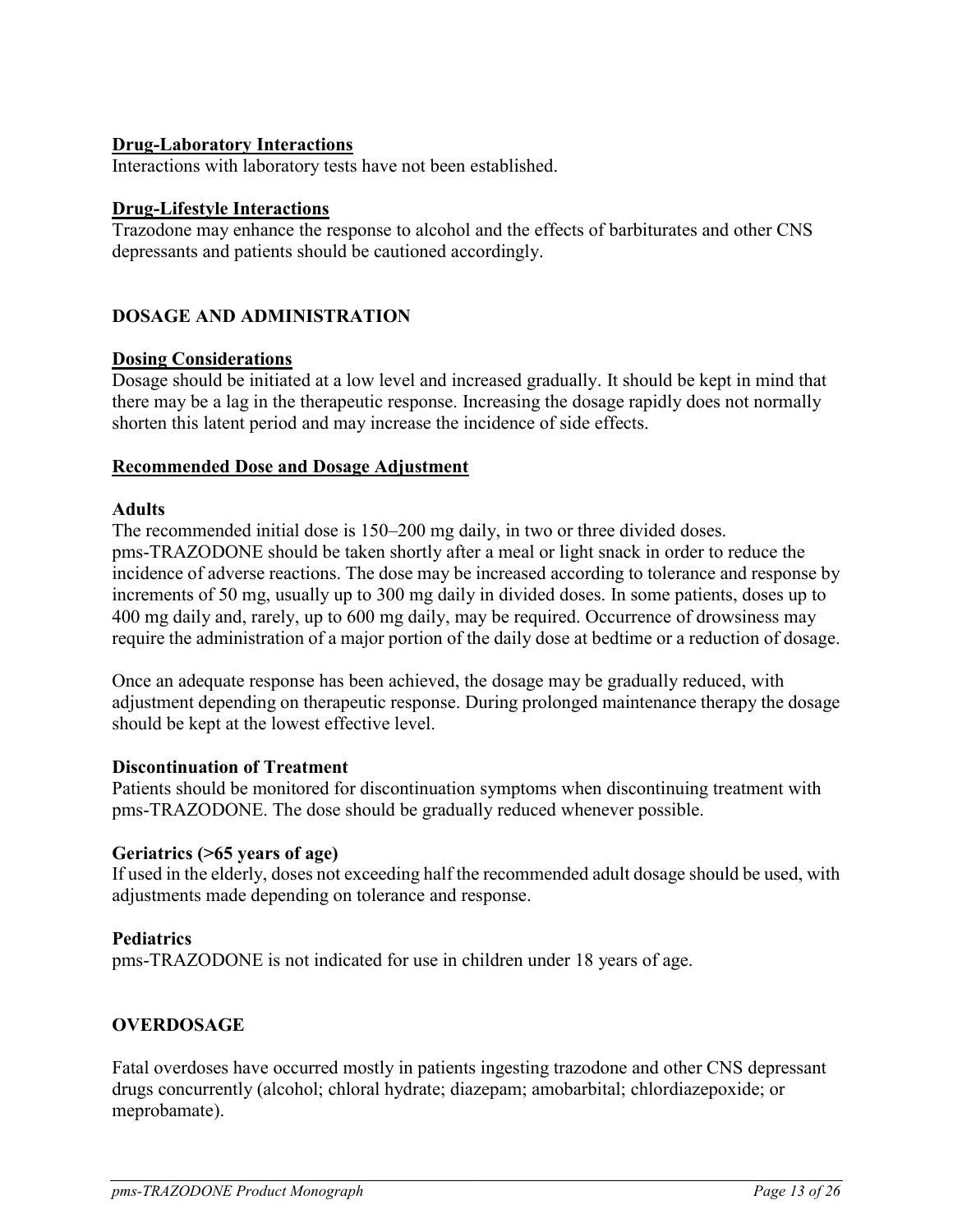The most severe reactions reported with overdose of trazodone alone have been priapism, respiratory arrest, coma, seizures, ECG changes (including QTc prolongation and torsade de pointes) and death. The reactions reported most frequently have been drowsiness and vomiting. Also reported were bradycardia, transient first-degree heart block, ataxia and hyponatremia. Overdosage may cause an increase in incidence or severity of any of the reported adverse reactions.

### Treatment of Overdosage:

There is no specific antidote for trazodone. Treatment should be symptomatic and supportive. Ensure adequate airway, oxygenation and ventilation. Continuous ECG and vital signs monitoring are recommended. Monitor fluids and electrolyte status in symptomatic patients. Induction of emesis is not recommended. Any patient suspected of having taken a potentially life-threatening overdose should have the stomach emptied by gastric lavage, with appropriate airway protection, if it can be performed soon after ingestion. Forced diuresis may be useful in facilitating elimination of the drug.

<span id="page-13-0"></span>For management of a suspected drug overdose, contact your regional Poison Control Centre.

## **ACTION AND CLINICAL PHARMACOLOGY**

Trazodone's antidepressant mechanism of action in man is not fully understood, but is thought to be related to its potentiation of serotonergic activity in the CNS. It is also called a Serotonin 2A/2C Antagonist and Serotonin Reuptake Inhibitor (SARI).

Preclinical studies have shown that trazodone functions as an antagonist at 5-HT2A and 5-HT2C receptors and as a weak inhibitor of serotonin reuptake.

Trazodone's active metabolite, m-chlorophenylpiperazine (mCPP) functions as a potent 5-HT2C agonist and as a partial agonist at several of the other subtypes of serotonin receptors.

Trazodone is a potent  $\alpha$ 1-adrenergic receptor antagonist with relatively weak  $\alpha$ 2-adrenergic receptor activity and its main actions at adrenergic receptors are dominated by antagonism of α1-adrenergic receptor subtypes. Trazodone has weak action at a variety of other neurotransmitter receptors, ion channels and transporters.

Cardiac conduction effects of trazodone in the anesthetized dog are qualitatively dissimilar and quantitatively less pronounced than those seen with tricyclic antidepressants. Trazodone is not a monoamine oxidase inhibitor and, unlike amphetamine-type drugs, does not stimulate the central nervous system.

#### **Pharmacokinetics**

### **Absorption:**

Trazodone hydrochloride is well absorbed after oral administration with peak plasma levels obtained within one-half to two hours after ingestion. Absorption is somewhat delayed and enhanced by food.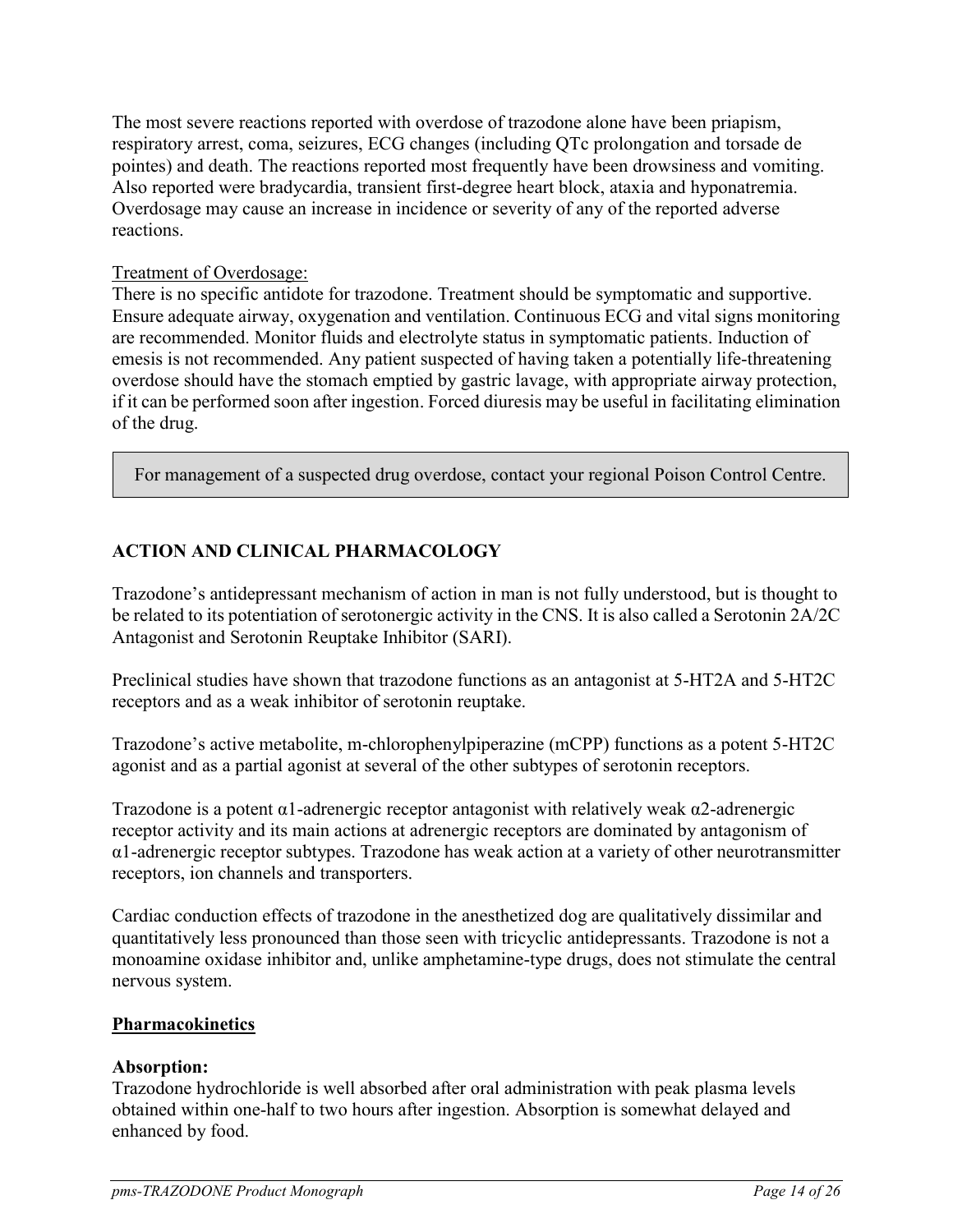### **Distribution:**

Trazodone is 89-95% protein bound *in vitro* at concentrations attained with therapeutic doses.

#### **Metabolism:**

*In vitro* studies in human liver microsomes show that trazodone is metabolized to an active metabolite, mCPP, by cytochrome P450 3A4 (CYP3A4). Other metabolic pathways that may be involved in metabolism of trazodone have not been well characterized. Trazodone is extensively metabolized; less than 1% of an oral dose is excreted unchanged in the urine.

#### **Elimination**

Approximately 60-70% of <sup>14</sup>C-labelled trazodone was found to be excreted in the urine within two days and 9-29% in feces over 60-100 hours. In some patients trazodone may accumulate in the plasma.

#### **Special Populations and Conditions**

**Pediatrics (< 18 years of age):** The safety and efficacy of trazodone in patients below the age of 18 years have not been evaluated.

**Geriatrics (> 65 years of age):** pms-TRAZODONE should be used with caution in geriatric patients (see DOSAGE AND ADMINISTRATION).

**Hepatic Insufficiency:** pms-TRAZODONE has not been studied in patients with hepatic impairment and should be used with caution in this population.

**Renal Insufficiency:** pms-TRAZODONE has not been studied in patients with renal insufficiency and should be used with caution in this population.

### <span id="page-14-0"></span>**STORAGE AND STABILITY**

Store between  $15^{\circ}$ C and  $30^{\circ}$ C. Protect from light.

### <span id="page-14-1"></span>**DOSAGE FORMS, COMPOSITION AND PACKAGING**

- **50 mg**: Each salmon, round, biconvex tablet debossed with "TRAZO" over "50" on one side and a score line on the other side, contains trazodone hydrochloride 50 mg equivalent to 45.5 mg trazodone base, and the following non medicinal ingredients: croscarmellose sodium, dibasic calcium phosphate, FD&C Yellow #6, lactose monohydrate, magnesium stearate, microcrystalline cellulose, and pregelatinized starch. Available in HDPE bottles of 100, 250 and 500.
- **75 mg**: Each salmon, round, biconvex tablet debossed with "TRAZO" over "75" on one side and nothing on the other side, contains trazodone hydrochloride 75 mg equivalent to 68.25 mg trazodone base, and the following non medicinal ingredients: croscarmellose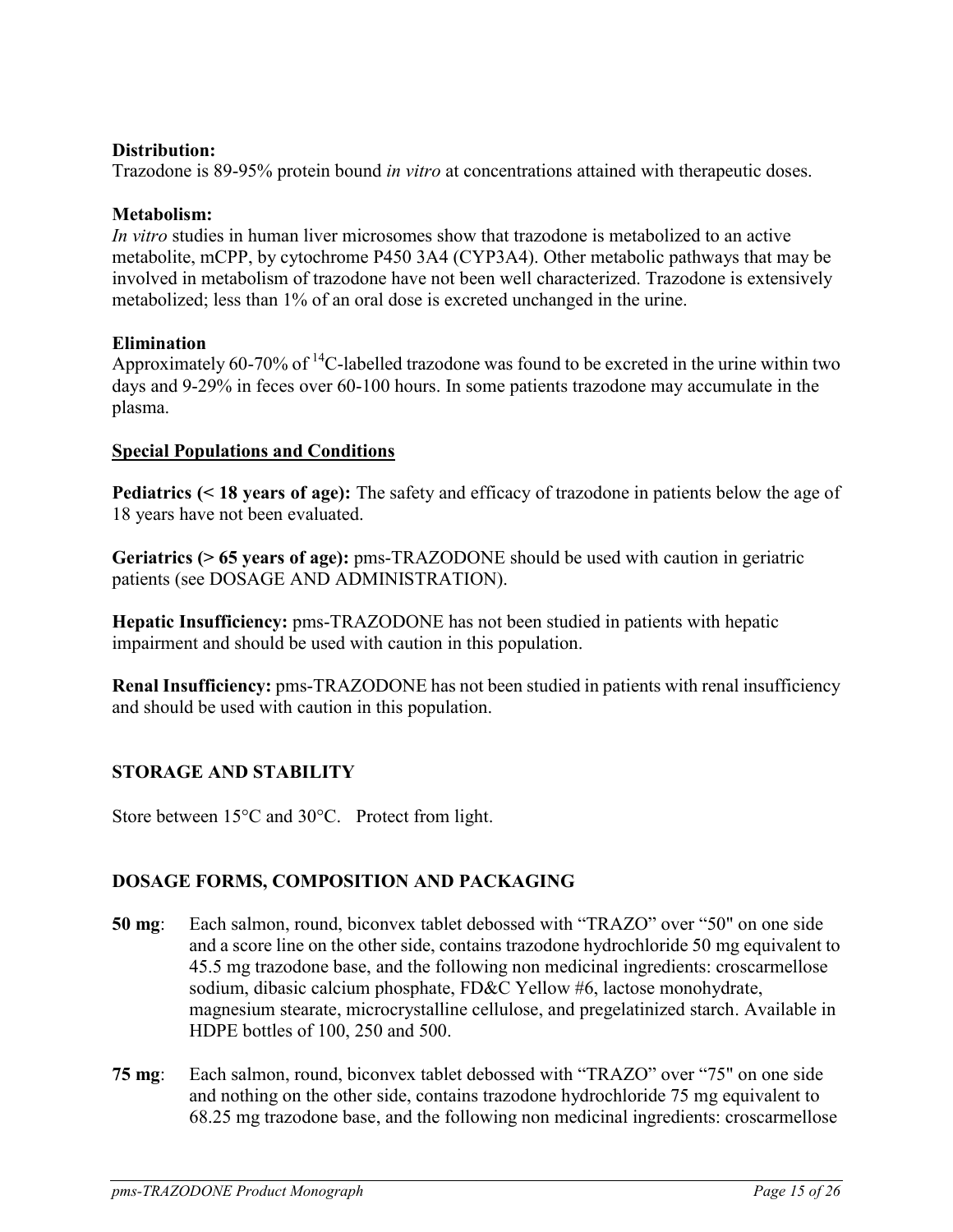sodium, dibasic calcium phosphate, FD&C Yellow #6, lactose monohydrate, magnesium stearate, microcrystalline cellulose, and pregelatinized starch. Available in HDPE bottles of 100, 250 and 500.

**100 mg**: Each white, round, biconvex tablet debossed with "TRAZO" over "100" on one side and a score line on the other side, contains trazodone hydrochloride 100 mg equivalent to 91 mg trazodone base, and the following non medicinal ingredients: croscarmellose sodium, dibasic calcium phosphate, lactose monohydrate, magnesium stearate, microcrystalline cellulose, and pregelatinized starch. Available in HDPE bottles of 100 and 500.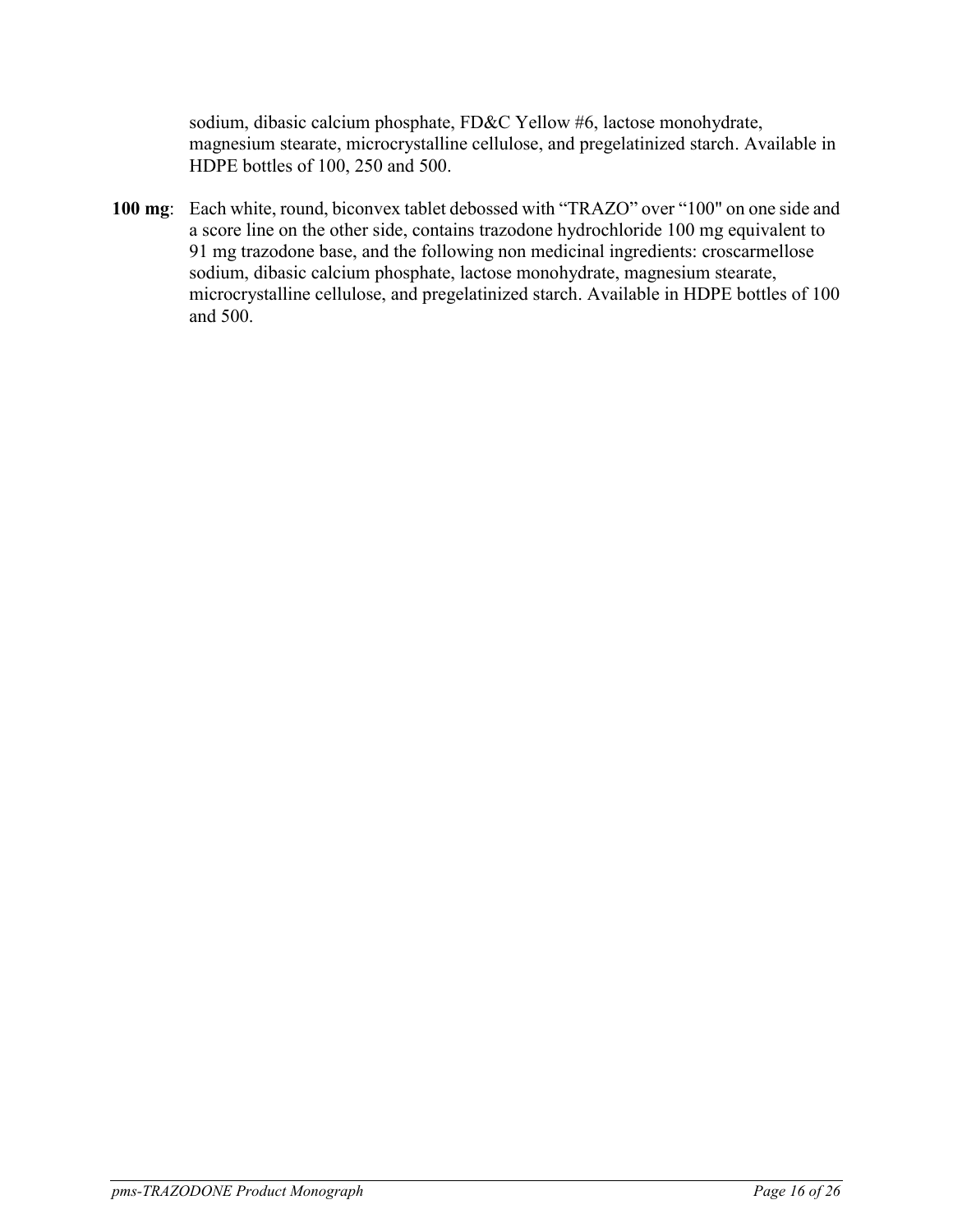# <span id="page-16-1"></span><span id="page-16-0"></span>**PART II: SCIENTIFIC INFORMATION**

## **PHARMACEUTICAL INFORMATION**

#### **Drug Substance**

- Proper name: Trazodone Hydrochloride
- Chemical name: 2-{3-[4-(3-chlorophenyl)-1-piperazinyl] propyl} -1,2,4-triazolo-[4,3-a]pyridin- 3(2H)-one monohydrochloride

Molecular formula:  $C_{19}H_{22}CN_5O$  HCl

Molecular mass: 408.32 g/mol

Structural Formula:



Physicochemical properties:

Description:

White, odorless crystals (plates) with a bitter taste. The melting point for trazodone free base is 96°C. The hydrochloride salt melts with decomposition in the range 222-228°C. Under vacuum decomposition does not occur and a melting range of 231-232.5°C is reported. Trazodone Hydrochloride is sparingly soluble in chloroform and in water. The reported pKa for trazodone in 50% ethanol is 6.14. This value was obtained potentiometrically using a glass-calomel electrode.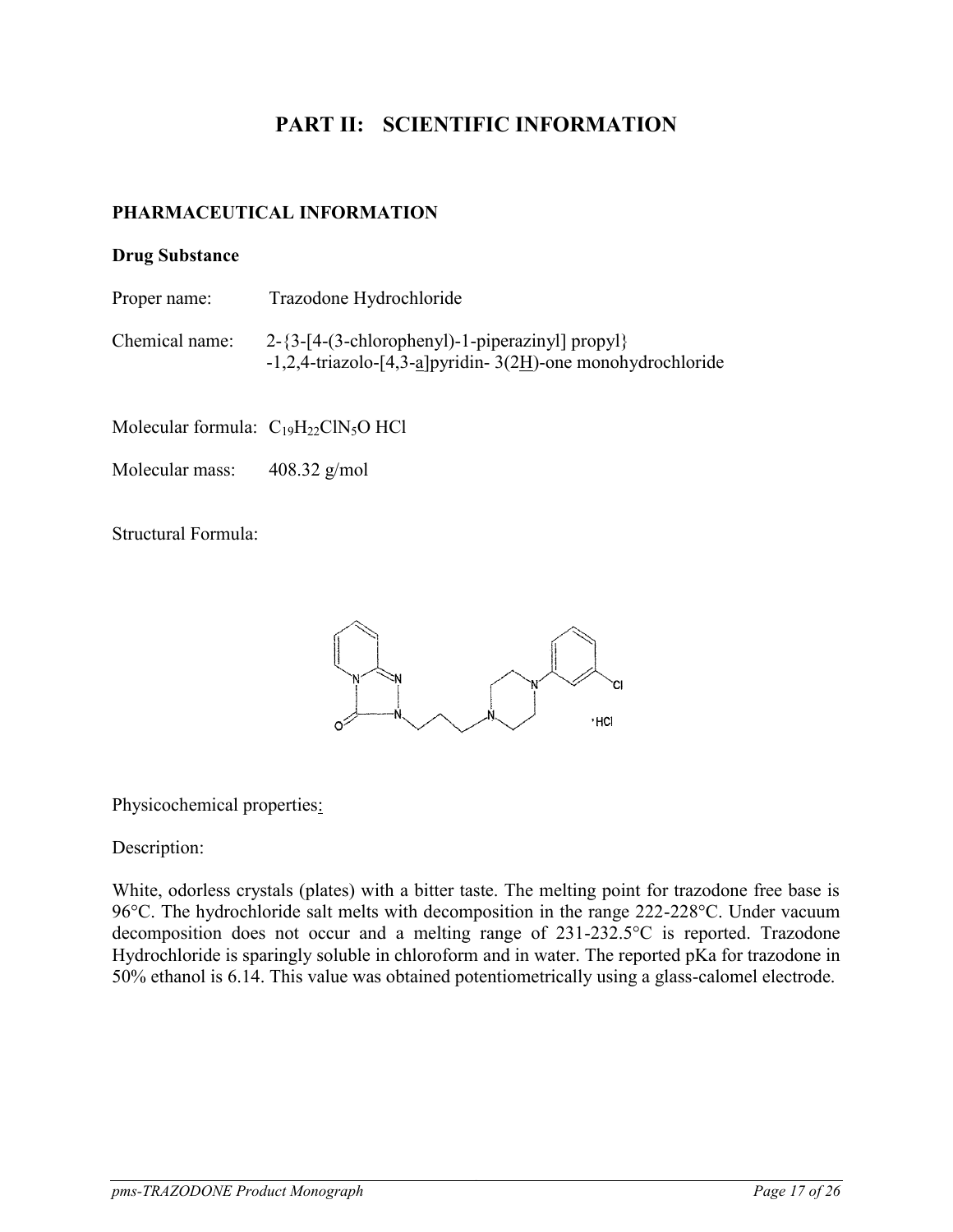## <span id="page-17-0"></span>**CLINICAL TRIALS**

### **Comparative Bioavailability Studies**

A single-dose comparative bioavailability study was conducted between two different formulations of trazodone hydrochloride. The study compared a 100 mg dose (2 x 50 mg tablets) of pms-TRAZODONE (trazodone hydrochloride tablets) manufactured by Pharmascience Inc. versus DESYREL® (trazodone hydrochloride tablets) manufactured by Bristol Inc., administered to fourteen healthy volunteers. The pharmacokinetic parameters are summarized below:

| Trazodone<br>(2 x 50 mg)<br>From measured data<br>Geometric Mean<br>Arithmetic Mean (CV %) |                            |                            |                                      |                                   |
|--------------------------------------------------------------------------------------------|----------------------------|----------------------------|--------------------------------------|-----------------------------------|
| <b>Parameters</b>                                                                          | Test *                     | Reference†                 | % Ratio of<br><b>Geometric Means</b> | 95% Confidence<br><b>Interval</b> |
| $AUC_{0T}$<br>(ng,hr/mL)                                                                   | 7944.82<br>8400.95 (31.13) | 7854.34<br>8454.81 (37.02) | 101.0%                               | 92.8-109.9                        |
| $AUC_{\alpha}$<br>(ng/hr/mL)                                                               | 8680.56<br>9102.16 (30.96) | 8544.95<br>9138.98 (35.56) | 101.59%                              |                                   |
| $C_{\text{max}}$ (ng/mL)                                                                   | 1325.20<br>1384.63 (32.26) | 1145.81<br>1196.70 (32.26) | 116.2%                               | 100.1-134.8                       |
| $T_{\text{max}}$ <sup>§</sup><br>(hours)                                                   | 0.85(84.81)                | 1.65(62.21)                |                                      |                                   |
| $T\frac{1}{2}e^{\eta}$<br>(hours)                                                          | 6.17(29.10)                | 6.08(25.60)                |                                      |                                   |
|                                                                                            |                            |                            |                                      |                                   |

\*: pms-TRAZODONE (trazodone hydrochloride) tablets by Pharmascience Inc.

†: DESYREL® (trazodone hydrochloride) tablets manufactured by Bristol Inc. were purchased in Canada.

§: Expressed as the median (range) only

<span id="page-17-1"></span>¶: Expressed as the arithmetic mean (CV%) only

## **DETAILED PHARMACOLOGY**

The pharmacological profile of trazodone differs significantly from that of other known psychopharmacological agents.

Trazodone impedes the membrane uptake of serotonin. Small doses of the drug impede the depletion of brain serotonin, by fenfluramine, but doses of 50 mg/kg do not affect the concentration of serotonin in the rat brain. In experimental studies, trazodone is a weak inhibitor of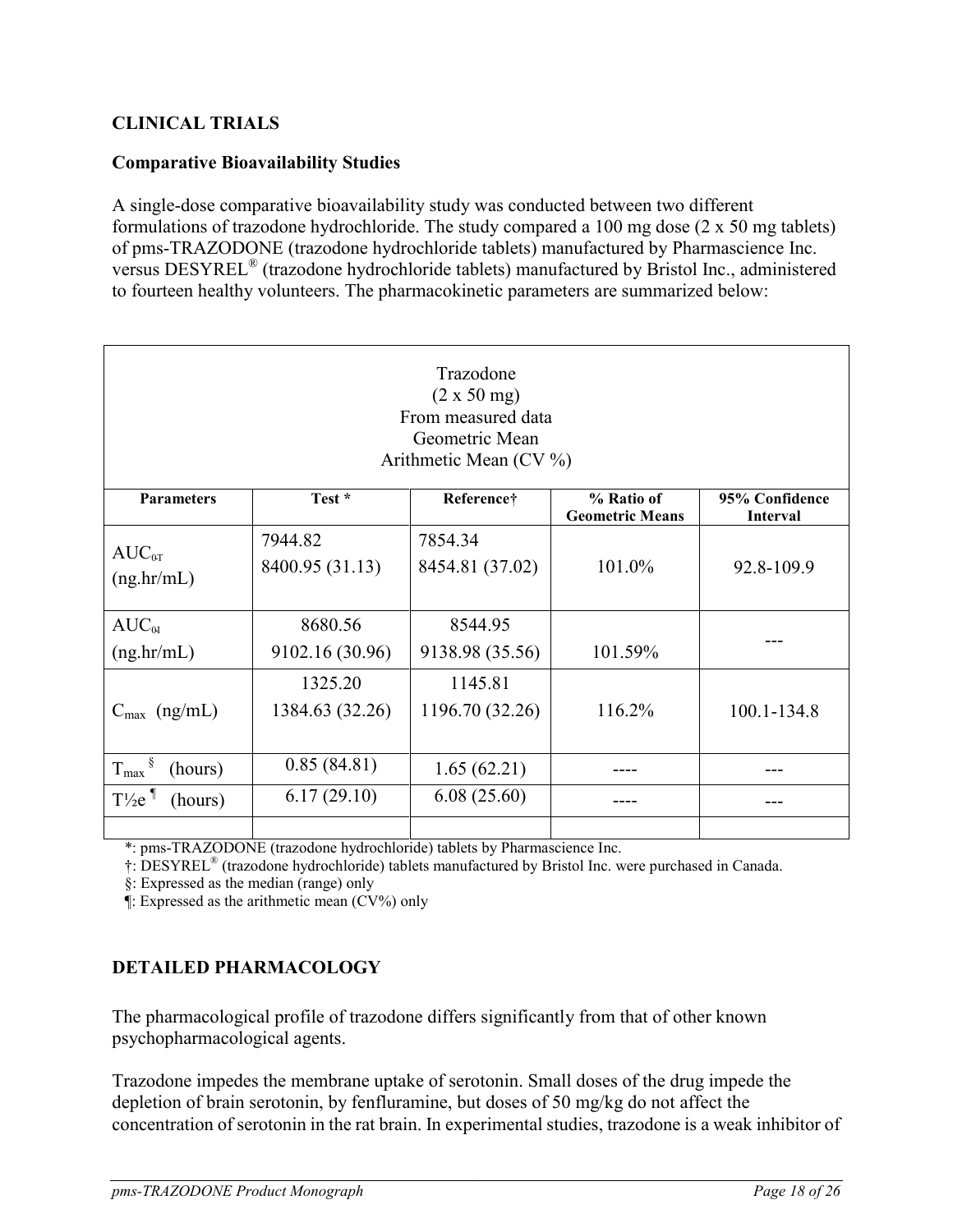noradrenalin re-uptake but is practically inactive against 1-dopa, histamine and acetylcholine. It has no known monoamine oxidase inhibiting activity.

Trazodone exhibits CNS depressant properties, causing decreased motor activity in cats, rats and mice and increasing the hexobarbital-induced sleeping time in mice. It also inhibits conditioned avoidance responding in rats at doses which do not influence the unconditioned response ( $ED_{50}$  = 19.5 mg/kg p.o.). Trazodone has no anticonvulsant, anti-reserpine or cataleptogenic effects and its muscle relaxant activity is very weak.

In mice, responses to painful stimuli are suppressed by doses at which motor activity is unaffected (10 mg/kg p.o.), and oxotremorine-, clonidine- and nicotine-induced tremors are significantly inhibited by 12.5 mg/kg i.p. Trazodone protects grouped mice against amphetamine-induced toxicity, but does not inhibit the stereotyped behaviour due to amphetamine or apomorphine.

In rats, infusion of trazodone produces first a fall in mean blood pressure, followed by ECG changes only as a consequence of the hypotension produced. In anesthetized dogs, graded doses between 1 and 30 mg/kg i.v. demonstrated no effect on the bundle of His conduction and no evidence of heart block or rhythm disturbance other than the slowing of normal sinus rhythm, while 0.5 to 5 mg/kg imipramine slowed impulse conduction as well as atrial transmission. The effect of trazodone on the sleep-wakefulness cycle in rats was comparable to that of similar doses of imipramine: 10 mg/kg p.o. reduced and 160 mg/kg completely suppressed REM sleep.

## <span id="page-18-0"></span>**TOXICOLOGY**

## Acute Toxicity

The acute toxicity of trazodone has been examined in the mouse, rat, rabbit and dog. Summarized  $LD_{50}$  values are presented in the following table.

| $LD_{50}$ in mg/kg (95% confidence limits) |                    |                   |                          |     |
|--------------------------------------------|--------------------|-------------------|--------------------------|-----|
| Route                                      | <b>Species</b>     |                   |                          |     |
|                                            | Mouse              | Rat               | <b>Rabbit</b>            | Dog |
| Intravenous                                | $(82 - 101)$<br>91 | $(86 - 96)$<br>91 | 52                       | 40  |
| Intraperitoneal                            | 210 (189-233)      | $178$ $(162-196)$ | $\overline{\phantom{a}}$ |     |
| Oral                                       | 610 (540-689)      | $690(616-733)$    | 560                      | 500 |

Signs of toxicity included dyspnea, salivation, ptosis, aggressivity, hypoactivity, prostration and clonic convulsions.

## Subacute and Chronic Toxicity

In several subacute studies in rats, 100 to 450 mg/kg/day p.o. for one to four months produced a decrease in body weight gain and slight liver enlargement in males as the main toxic effects. The highest dose also caused some deaths. In dogs, 50 and 100 mg/kg/day p.o. for one month produced tremors, vomiting and clonic convulsions.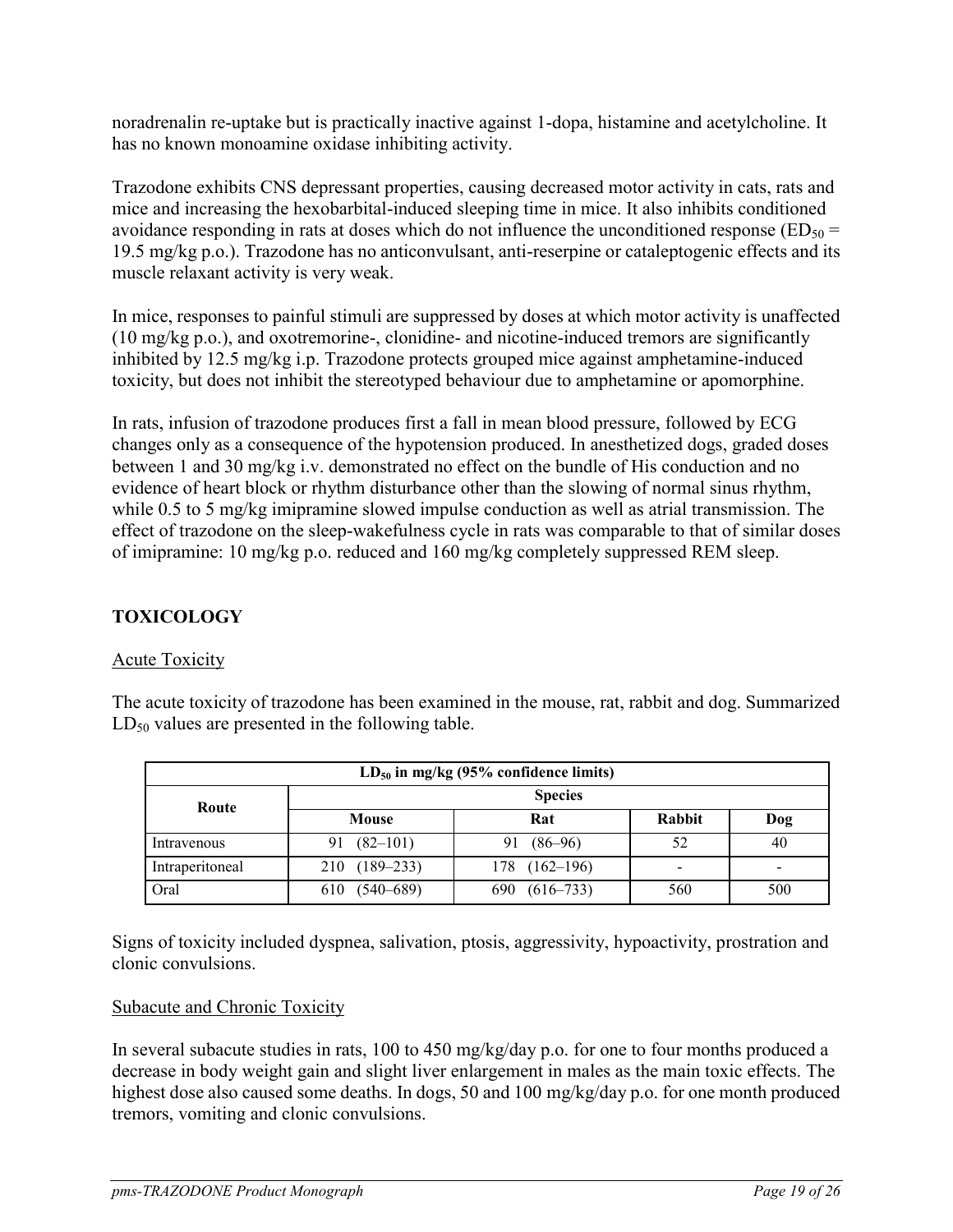One of two dogs receiving 100 mg/kg died after 3 weeks. In a 6-month rat study, administration of approximately 250 mg/kg/day in the diet resulted in significantly greater liver weights than in control rats and in slightly lower weight gain in males. Dogs receiving 5 and 25 mg/kg/day for 6 months showed no toxic effects.

An eighteen-month study was carried out in rats using doses of 0, 30, 100 and 300 mg/kg/day p.o. A decrease in body weight gain was seen in all treated groups and males at the highest dose level showed significantly reduced food intake. No behavioral or pathologic effects were observed at the lowest dose level, while rats at the 100 mg/kg dose exhibited some lethargy and salivation immediately following dosing. At the highest dose level, there was excessive salivation and the animals became inactive, assuming a prone position for approximately 3 hours after dosing. Occasional body tremors were also seen. Tolerance developed to all these reactions within 30 weeks.

Beagle dogs were given oral doses of 0, 10 and 40 mg/kg/day for one year; however, after 8 weeks the highest dose was reduced to 30 mg/kg/day following the death of 3/10 animals in the group. No abnormal signs were observed at the 10 mg/kg level. In the 20 mg/kg group, one animal was found prostrate and panting on one occasion and another was unexpectedly found dead near the end of the study. 40 mg/kg produced occasional transient ataxia, excessive salivation and convulsions. Following the three deaths and the reduction of dosage to 30 mg/kg, a fourth death occurred 16 weeks later, subsequent to convulsions. A fifth animal became hypersensitive to touch and aggressive during the final 6 months of the study. Hematological and biochemical analyses were normal apart from one case of transient anemia in the 20 mg/kg group and slightly elevated SGPT values in 2/6 high dose dogs during the final 3 months.

Groups of 6 rhesus monkeys received 0, 20, 40, and 80 mg/kg/day of trazodone by gavage for one year. The only effects noted were a slight dose-related decrease in activity and tremors in 3 high dose monkeys. Both effects decreased during the study.

## Reproductive Studies

A number of reproductive studies were performed. Fertility and general reproductive performance of male and female rats were not affected by doses of up to 250 mg/kg/day. At 300 mg/kg, the birth weight of pups was significantly reduced.

In one rat study, 100 and 210 mg/kg/day p.o. was given during days 10-15 and 6-15 of gestation respectively, and another study, 150 to 450 mg/kg/day p.o. during days 9-14 of gestation. At 100 mg/kg only a sedative effect on dams was noted. 150 mg/kg and higher doses produced increased sedation, decreased maternal and fetal weights, and retarded ossification. 300 and 450 mg/kg resulted in a significant increase in resorption and stillborn feti in addition to retarded fetal growth. Also noted were isolated cases of branched rib, separated thoracic arch, umbilical hernia, and exencephalia.

Peri-and postnatal effects of up to 300 mg/kg/day of trazodone were examined in rats. The only effects observed were reduced birth and weaning weights of offspring in the highest dosage group.

When doses approximately 30 - 50 times the proposed maximum human dose were administered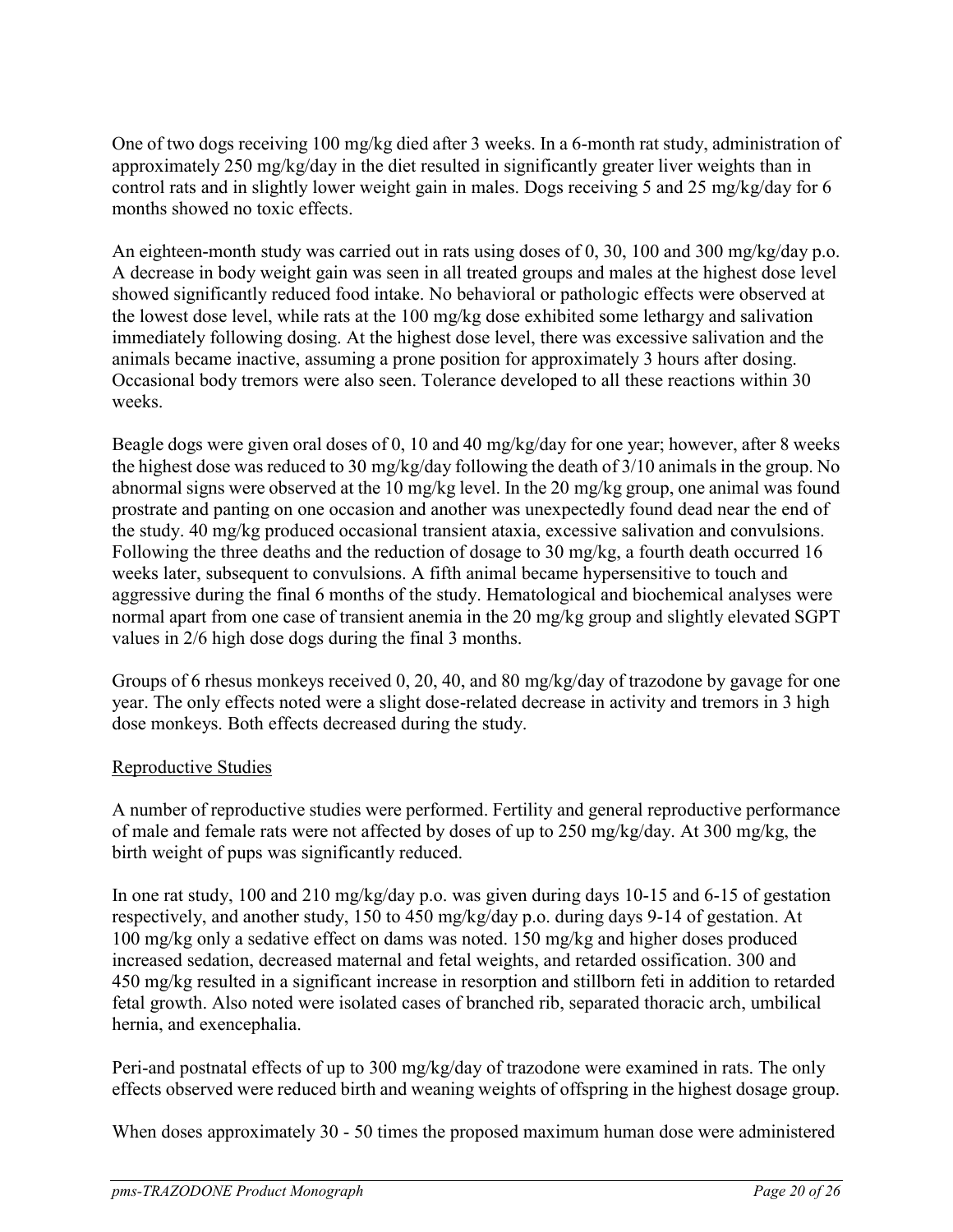to rats, trazodone was shown to cause increased fetal resorption and other adverse effects on the fetus. There was also an increase in congenital anomalies in one of three rabbit studies at approximately 15 - 50 times the maximum human dose.

### Carcinogenicity Studies

A two-year carcinogenicity study was performed in rats at dose levels of 0, 40 and 80 mg/kg/day. Larger numbers of female rats in both treatment groups died sooner than controls and most deaths were related to the presence of pituitary tumors. The incidence of palpable masses (mammary tumors, cysts, etc.) also was increased in both treatment groups at 12, 13, and 14 months. The observations may be related to the effects of trazodone on prolactin secretion. (Acute administration caused an increase in prolactin blood levels; chronic administration did not; however, turnover was not studied. A neuroleptic, used as a positive control, produced similar results). The relative incidences of male rats with pituitary tumors were reversed; however, early deaths due to nephritis and other causes might have influenced these observations.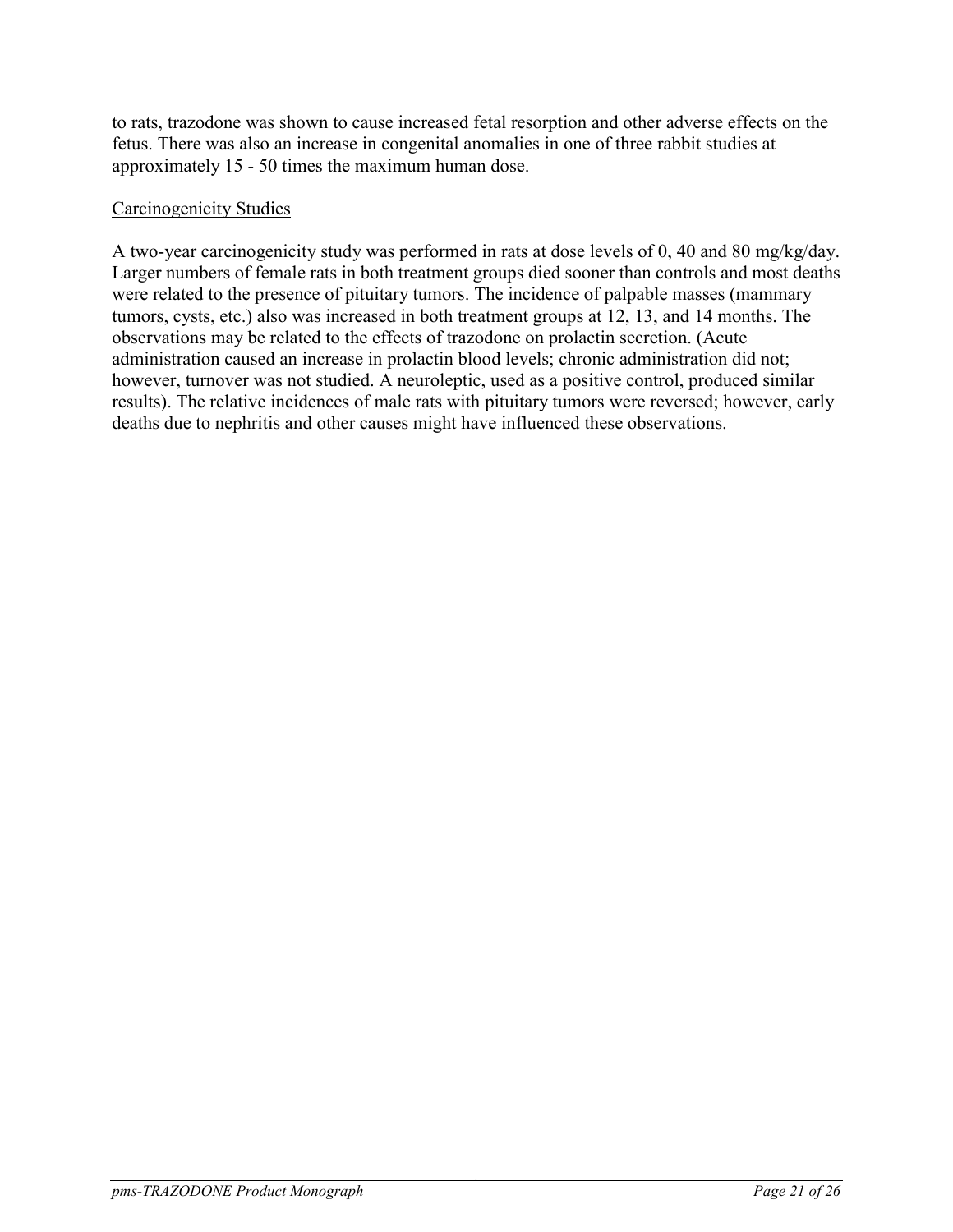### **REFERENCES**

- <span id="page-21-0"></span>1. Gerner, R. et al: Treatment of Geriatric Depression with Trazodone, Imipramine and Placebo: A Double-Blind Study. J. of Clinical Psychiatry. Volume 41, No. 6: 216-220, 1980.
- 2. Feighner, John P.: Trazodone, A Triazolopyridine Derivative, in Primary Depressive Disorder. J. of Clinical Psychiatry. Volume 41, No. 7: 250-255, 1980.
- 3. Gamble Donald E. and Peterson Linda G. : Trazodone Overdose: Four Years of Experience From Voluntary Reports. J. of Clnical Psychiatry. Volume 47, No. 11: 544-546, 1986.
- 4. DESYREL™ Canadian Product Monograph. Bristol-Myers Squibb Canada. Revised October 29, 2004. Control No. 094864.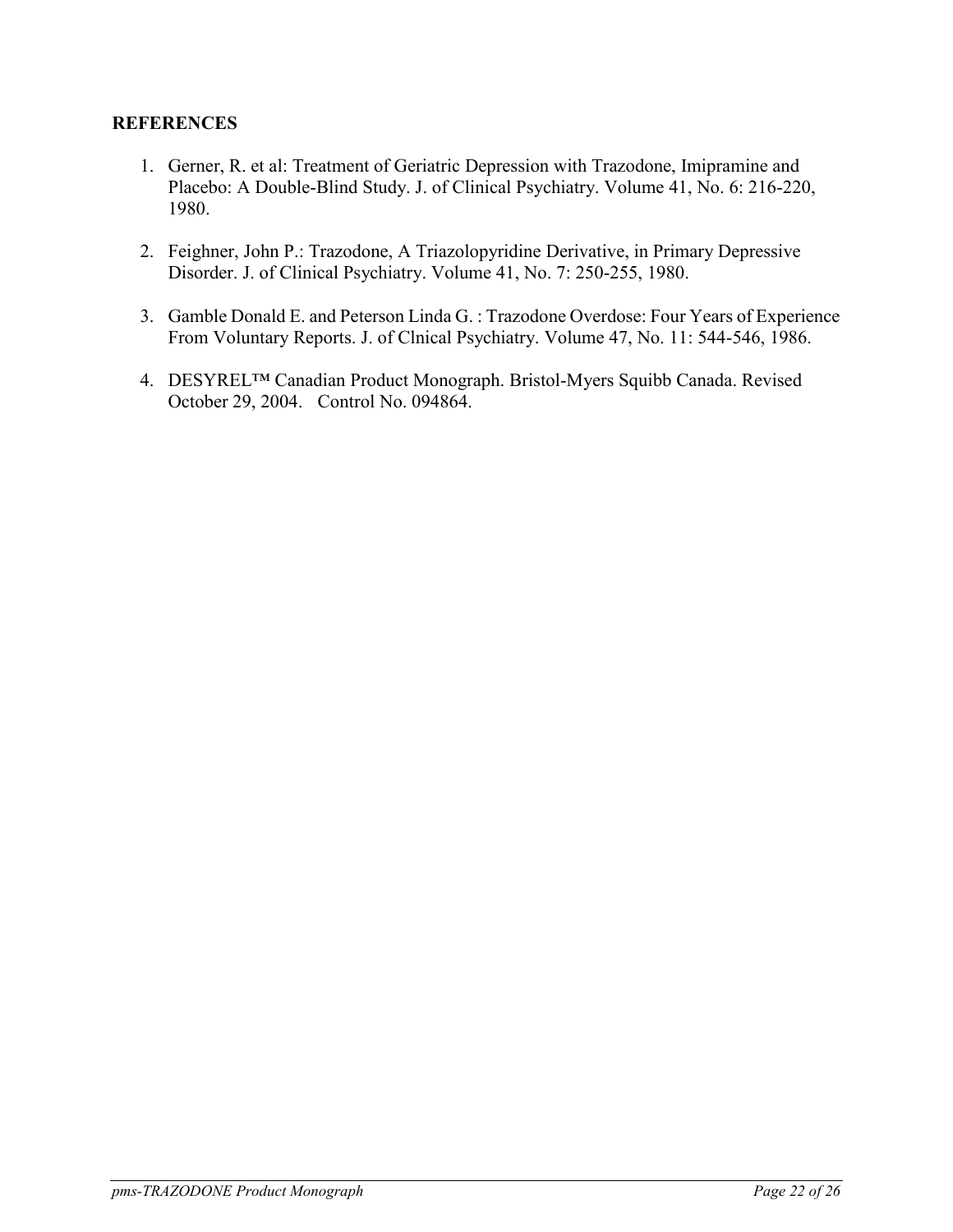#### **PART III: CONSUMER INFORMATION**

#### Pr**pms-TRAZODONE Trazodone Hydrochloride Tablets, USP**

**This leaflet is part III of a three-part "Product Monograph" published when pms-TRAZODONE was approved for sale in Canada and is designed specifically for Consumers. This leaflet is a summary and will not tell you everything about pms-TRAZODONE. Contact your doctor or pharmacist if you have any questions about the drug.** 

#### **ABOUT THIS MEDICATION**

#### **What the medication is used for:**

pms-TRAZODONE (trazodone hydrochloride) is an antidepressant used to treat the symptoms of depression in adults over 18 years old.

#### **What it does:**

pms-TRAZODONE belongs to a group of medicines called

antidepressants. Depression is thought to be caused by an imbalance of certain chemicals that occur naturally in the brain.

pms-TRAZODONE works to correct the imbalance in one of these chemicals (serotonin). This may help ease emotional and physical symptoms of depression.

#### **When it should not be used:**

#### **Do not use pms-TRAZODONE if:**

 you are allergic to trazodone or any other ingredients of this medicine. (see What the non medicinal ingredients are).

#### **What the medicinal ingredient is:**

Trazodone hydrochloride

#### **What the non medicinal ingredients are:**

Croscarmellose sodium, dibasic calcium phosphate, lactose monohydrate, magnesium stearate, microcrystalline cellulose, pregelatinized starch, and the following: **50 mg & 75 mg** also contain: FD&C Yellow #6

#### **What dosage forms it comes in:**

**Tablets:** 50 mg, 75 mg & 100 mg

### **WARNINGS AND PRECAUTIONS**

**pms-TRAZODONE is not for use in children and adolescents under 18 years of age.**

**During treatment with these types of medications, it is important that you and your doctor have good ongoing communication about how you are feeling.**

#### **New or Worsened Emotional or Behavioural Problems**

Particularly in the first weeks or when doses are adjusted, a small number of patients taking drugs of this type may feel worse instead of better; for example, they may experience new or worsened feelings of agitation, hostility or anxiety, or thoughts about suicide, or harm to others. Suicidal thoughts and actions can occur in any

<span id="page-22-0"></span>age group but may be more likely in patients 18 to 24 years old. Should this happen to you, or to those in your care**, talk to your doctor immediately**. Close observation by a doctor is necessary in this situation. **Do not discontinue your medication on your own**.

#### **BEFORE you use pms-TRAZODONE talk to your doctor or pharmacist if you:**

- have a history or a family history of heart problems, including: heart disease, heart attack, QT prolongation, arrhythmias (irregular heart beat), or a family history of sudden cardiac death at age younger than 50 years
- have liver problems
- have kidney problems
- have or have had fainting or dizziness
- have electrolyte disturbances (e.g., low blood potassium or magnesium levels) or conditions that could lead to electrolyte disturbances (e.g., vomiting, diarrhea, dehydration)
- have an eating disorder or are following a strict diet
- have diabetes, especially with associated nerve disorders
- have or have had abnormal bleeding
- have bipolar disorder
- have blood pressure problems
- have had breast tumours
- have had pituitary tumours
- have conditions that might predispose you to priapism, (painful erections greater than 4 hours in duration) such as sickle cell anemia, multiple myeloma, or leukemia, or if you have any anatomical deformation of the penis (such as angulation, cavernosal fibrosis, or Peyronie's disease)
- are taking or have recently taken any prescription, non-prescription, or natural/herbal medications (see Interactions with this Medication)
- are pregnant, thinking about becoming pregnant or breastfeeding
- are older than 65 years of age

Do not drive or operate any tools or machines until you know how pms-TRAZODONE affects you.

#### **Effects on Newborns**

Some newborns whose mothers took certain antidepressants, such as trazodone, during pregnancy have shown such symptoms as breathing and feeding difficulties, jitteriness and constant crying. In most cases, the antidepressant was taken during the third trimester of pregnancy. These symptoms normally resolve over time. However, if your baby experiences any of these symptoms, contact your doctor as soon as you can.

### **INTERACTIONS WITH THIS MEDICATION**

**There are medications that may cause pms-TRAZODONE to be less effective, or may cause you to have side effects or drug reactions.** 

#### **The following list includes some, but not all, of the drugs that may interact with pms-TRAZODONE:**

 Other antidepressants, such as SSRIs, SNRIs, certain tricyclics, drugs used to treat schizophrenia (e.g. olanzapine, risperidone),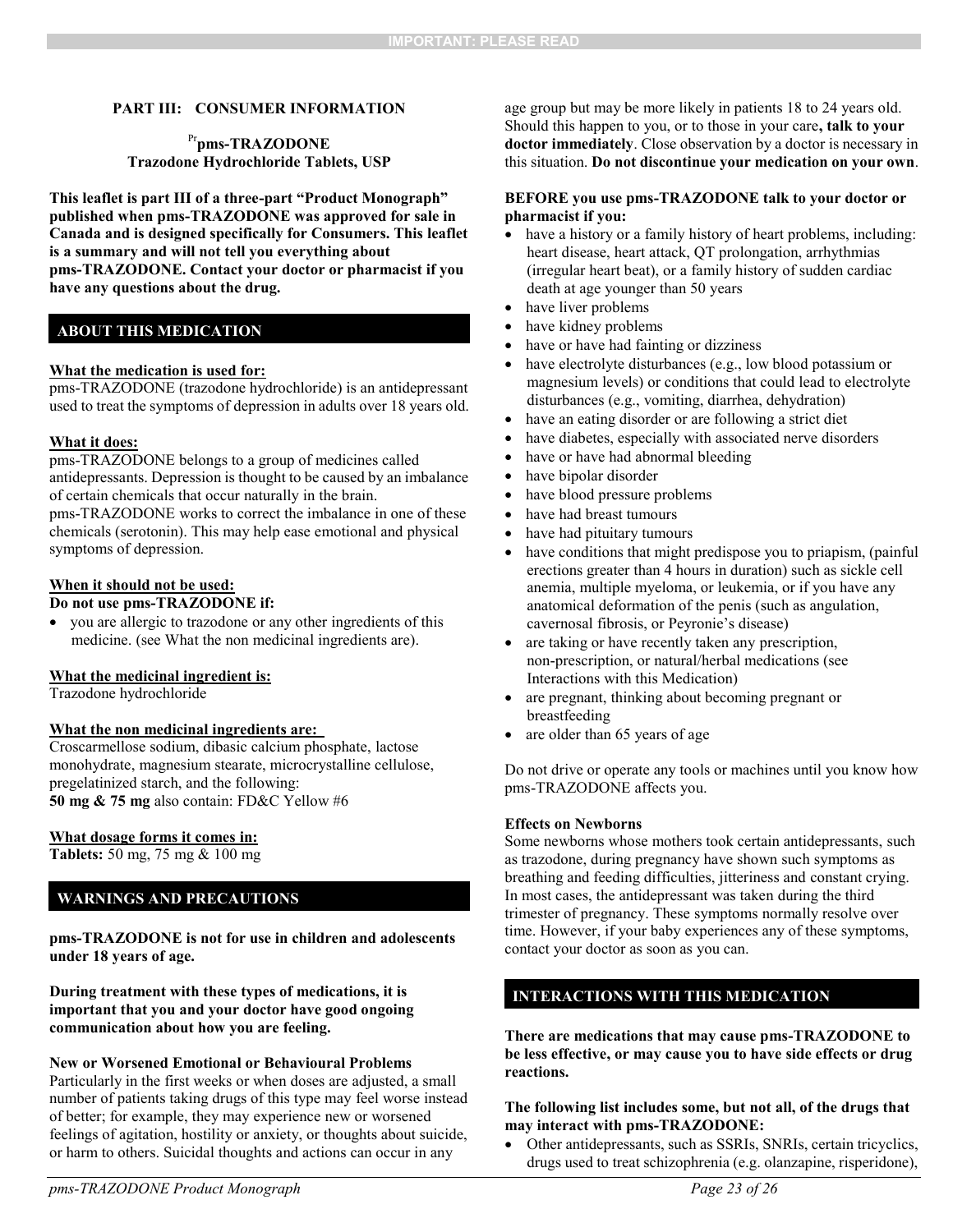or bipolar depression (e.g. lithium).

- Other drugs that affect serotonin, such as lithium, drugs containing tryptophan, St. John's Wort, triptans (used to treat migraine)
- Drugs that alter CYP3A4 metabolism (e.g., ritonavir, ketoconazole, indinavir, itraconazole, carbamazepine)
- Certain medicines used to treat pain, such as opioids.
- Medicines which may affect blood clotting and increase bleeding such as aspirin, other non-steroidal anti-inflammatory drugs (e.g. ibuprofen), warfarin.
- Antibiotics and antifungals such clarithromycin, erythromycin, ciprofloxacin, ketoconazole, fluconazole
- Some heart medications to treat irregular heart rate, high blood pressure, diuretics (water pills), digoxin
- **Barbiturates**
- Phenytoin
- Drugs to treat nausea and vomiting (e.g., ondansetron, dolasetron, domperidone)
- Laxatives or enemas
- Pentamidine

Consumption of grapefruit, grapefruit juice, or products containing grapefruit extracts should be avoided while taking pms-TRAZODONE.

Do not drink alcohol while taking pms-TRAZODONE.

#### **PROPER USE OF THIS MEDICATION**

It is very important that you take your medication exactly as your doctor has instructed. Never exceed the prescribed dose.

pms-TRAZODONE should be taken shortly after a meal or light snack

#### **Usual Adult Dose:**

- 150 mg to 200 mg daily, in two or three divided doses.
- Doses may be increased by increments of 50 mg, usually up to 300 mg daily in divided doses.

#### **Elderly (65 years of age or older):**

Doses should not exceed half the recommended adult dosages.

#### **Discontinuing the medication:**

Continue to take pms-TRAZODONE for as long as your doctor recommends. Do not suddenly stop taking or change the dose of your medicine without talking to your doctor first. See the section SIDE EFFECTS AND WHAT TO DO ABOUT THEM for more information.

#### **Overdose:**

If you think you have taken too much pms-TRAZODONE, contact your healthcare professional, hospital emergency department or regional Poison Control Centre immediately, even if there are no symptoms.

#### **Missed Dose:**

Take the next dose at the usual time. Do not take a double dose to make up for the missed dose.

#### **SIDE EFFECTS AND WHAT TO DO ABOUT THEM**

Like all medicines, pms-TRAZODONE can cause side effects, although not everybody gets them. For most patients these side effects are likely to be minor and temporary. However, some may be serious. Talk to your doctor if you experience side effects and they worry you, as the dose may have to be adjusted.

The most common side effects of pms-TRAZODONE are:

- Headache
- Drowsiness, sedation
- Dry mouth
- Dizziness (light-headedness)
- Nausea
- Fatigue
- Diarrhea
- **•** Constipation
- Back pain
- Blurred vision

#### **Other effects may include the following:**

Heart pounding, heart racing, ringing in the ears, vomiting, weakness, feeling jittery, disturbance in attention, tingling sensation, musculoskeletal stiffness, erectile dysfunction (in men), tremors, hot flashes, sore throat, changes in blood sugar, decreased appetite, changes in sense of taste, sweating, nervousness, urinary urgency, excessively frequent urination, confusion, memory problems, painful menstrual periods.

#### *This is not a complete list of side effects. If you develop any other unusual side effects while taking pms-TRAZODONE, please talk to your doctor.*

#### **Effect on the hormone Prolactin**

In women, medicines of this type may cause changes in the regularity of their monthly periods or leakage of milk from the breast even if they are not pregnant. In some men, after prolonged treatment, there may be some diminished sexual function and breast enlargement may be experienced. Tell your doctor if you experience any of these symptoms.

#### **Discontinuation Symptoms**

Even if you have side effects, contact your doctor before stopping or reducing your dosage of pms-TRAZODONE. Discontinuation symptoms including anxiety, agitation and sleep disturbances, have been reported with trazodone. Tell your doctor immediately if you have these or any other symptoms. Your doctor may adjust the dosage of pms-TRAZODONE to reduce the symptoms.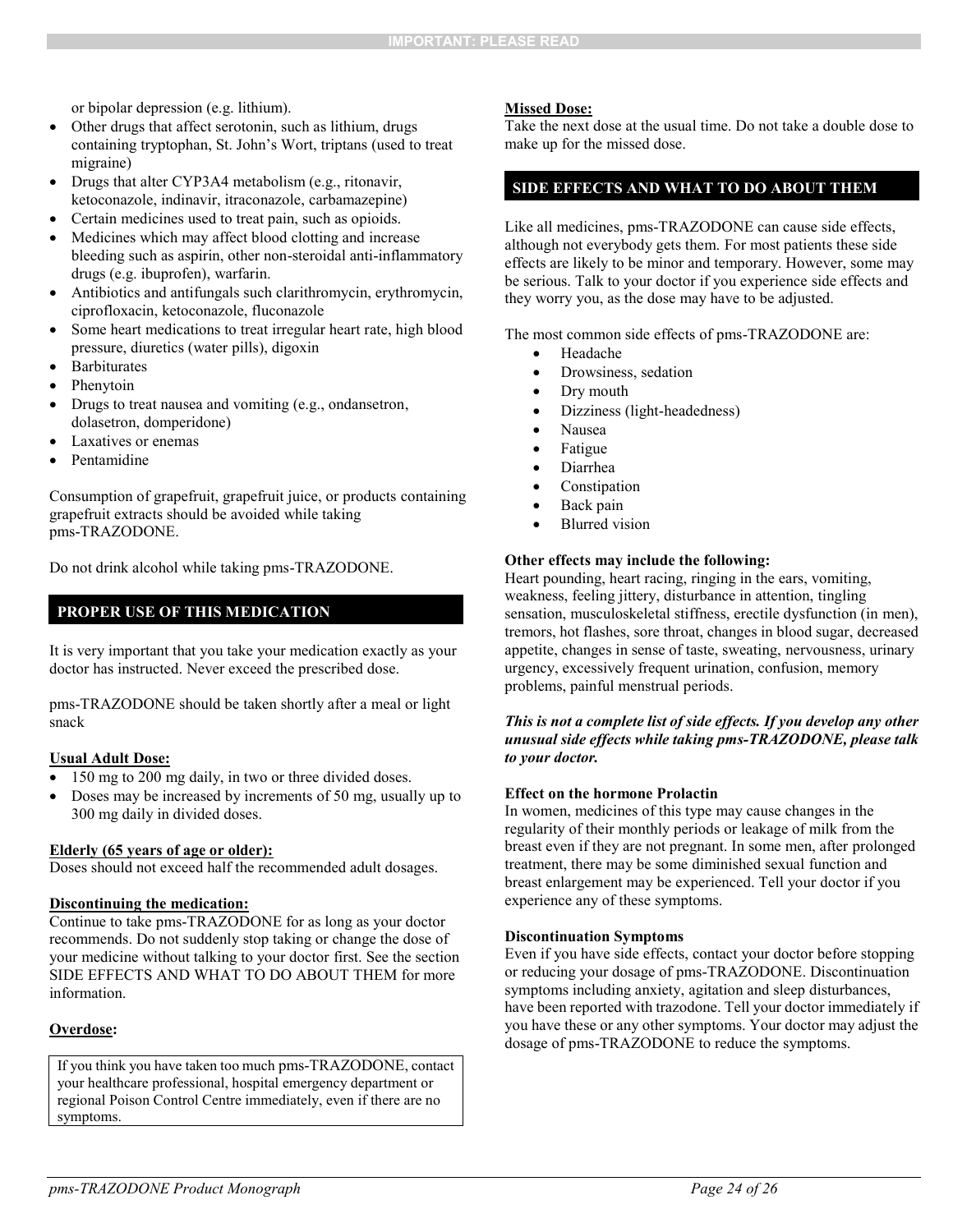#### **SERIOUS SIDE EFFECTS, HOW OFTEN THEY HAPPEN AND WHAT TO DO ABOUT THEM**

#### **SERIOUS SIDE EFFECTS, HOW OFTEN THEY HAPPEN AND WHAT TO DO ABOUT THEM**

| Α<br>Symptom/effect |                                                                                                                                            | ו שוש<br>Talk to your<br>healthcare<br>professional |        | <b>Stop taking</b><br>drug and<br>get |
|---------------------|--------------------------------------------------------------------------------------------------------------------------------------------|-----------------------------------------------------|--------|---------------------------------------|
|                     |                                                                                                                                            | Only if                                             | In all | immediate                             |
|                     |                                                                                                                                            | severe                                              | cases  | medical<br>help                       |
| Common              | Low blood<br>pressure: feeling<br>dizzy, lightheaded                                                                                       |                                                     |        |                                       |
| Uncommon            | Fainting                                                                                                                                   |                                                     |        |                                       |
|                     | Painful erection<br>lasting more than<br>4 hours                                                                                           |                                                     |        |                                       |
| Rare                | Uncontrollable<br>movements of the<br>body or face<br>Inability to urinate                                                                 |                                                     |        |                                       |
| Jnknown             | Allergic reactions<br>(red skin, hives,<br>itching, swelling<br>of the lips, face,<br>tongue, throat,<br>trouble breathing)<br>Bruising or |                                                     |        |                                       |
|                     | unusual bleeding<br>from the skin or<br>other areas<br>Low sodium level                                                                    |                                                     |        |                                       |
|                     | in blood<br>(symptoms of<br>tiredness,<br>weakness,<br>confusion<br>combined with<br>achy, stiff or<br>uncoordinated<br>muscles)           |                                                     |        |                                       |
|                     | Mania/Hypomania<br>(elevated or<br>irritable mood,<br>decreased need for<br>sleep, racing<br>thoughts)                                     |                                                     |        |                                       |
|                     | Convulsions                                                                                                                                |                                                     |        |                                       |

| Symptom/effect                        |                                                                                                                                                                          | Talk to your               |        | <b>Stop taking</b> |
|---------------------------------------|--------------------------------------------------------------------------------------------------------------------------------------------------------------------------|----------------------------|--------|--------------------|
|                                       |                                                                                                                                                                          | healthcare<br>professional |        | drug and           |
|                                       |                                                                                                                                                                          |                            |        | get                |
|                                       |                                                                                                                                                                          | Only if                    | In all | immediate          |
|                                       |                                                                                                                                                                          | severe                     | cases  | medical            |
|                                       |                                                                                                                                                                          |                            |        | help               |
| Jnknown                               | Serotonin<br>Syndrome (a<br>combination of<br>most or all of the<br>following:<br>confusion,<br>restlessness,<br>sweating, shaking,<br>sudden jerking of<br>the muscles, |                            |        |                    |
|                                       | hallucinations, fast<br>heartbeat)                                                                                                                                       |                            |        |                    |
|                                       | Heart rhythm<br>problem<br>(dizziness,<br>palpitations or fast<br>heartbeat,<br>fainting)                                                                                |                            |        |                    |
|                                       | Akathisia (feeling<br>restless and unable<br>to sit or stand still)                                                                                                      |                            |        |                    |
|                                       | Dark-coloured,<br>tarry stools                                                                                                                                           |                            |        |                    |
|                                       | Sore throat, fever,<br>general feeling of<br>being unwell                                                                                                                |                            |        |                    |
| See<br>warnings<br>and<br>precautions | Thoughts of death<br>or suicide                                                                                                                                          |                            |        |                    |
|                                       | New or worsened<br>emotional or<br>behavioural<br>problems                                                                                                               |                            |        |                    |

## **HOW TO STORE IT**

Store between 15°C and 30°C. Protect from light.

Do not use pms-TRAZODONE after the expiry date. All expired medications should be returned to your pharmacist.

Keep this and all medicines in a safe place away from children.